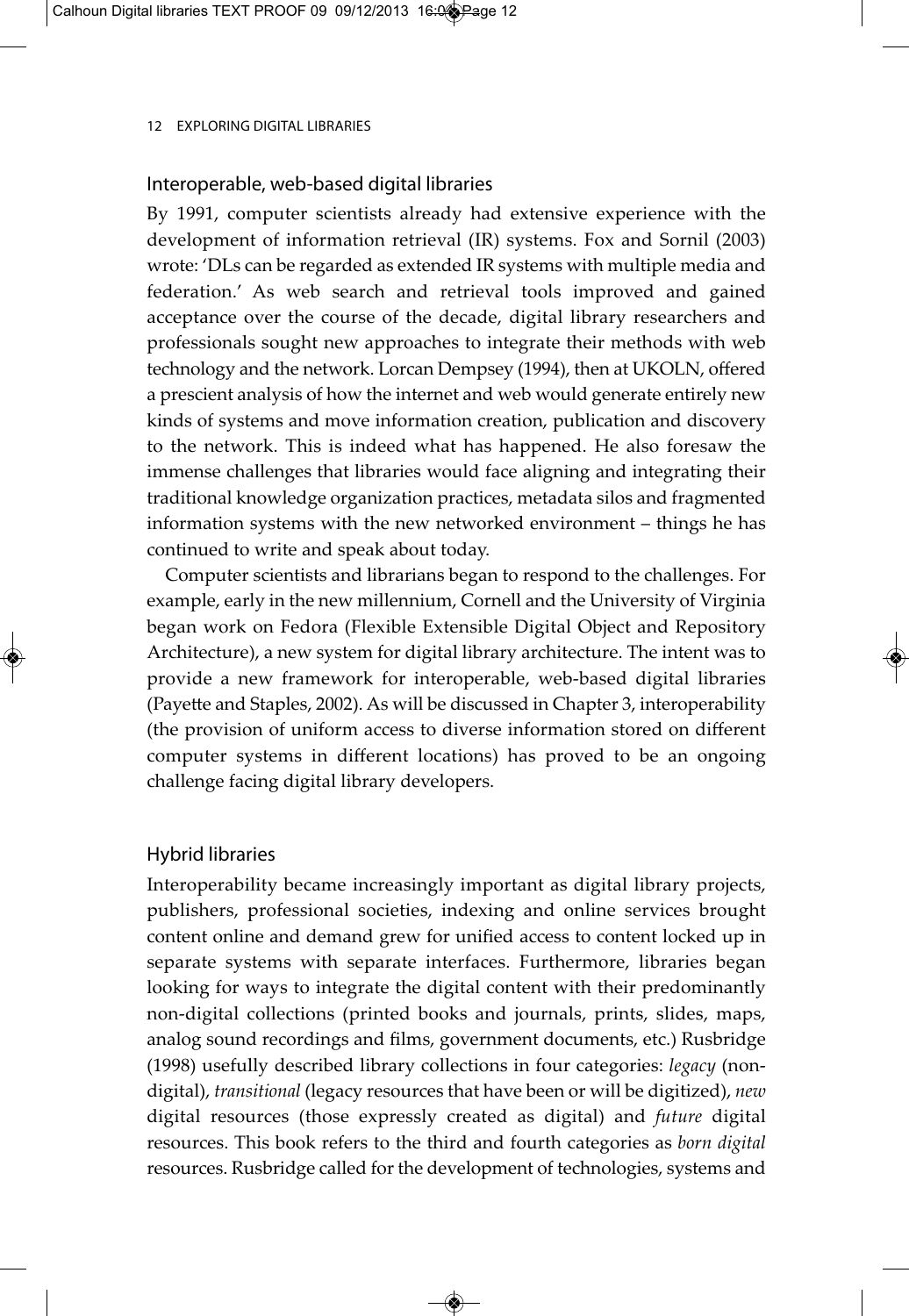services for the 'hybrid library*,'* which would integrate all four categories of resources. As discussed in Chapter 5, from early days to the present, the necessity of accommodating the requirements of hybrid libraries has been a key driver in the field of digital libraries and the profession of librarianship.

#### *Funding*

This section provides a high-level summary of key national and international funding sources and programs in the first decade of digital libraries. A subsequent section, which contains a review of early large-scale digital library programs, also contains information about funding. The next chapter also incorporates information about funding from foundations, membership organizations, individuals, commercial or non-profit entities, universities and national libraries.

# Funding streams

Federal and international agencies, national libraries, higher education institutions, public and private sector organizations, even individuals – all provided streams of funding for the early development of digital libraries. First-decade digital library funding tended to gravitate to national or local institutional levels, or it was invested as a result of the strategic capital budgeting decisions of commercial firms. The variety of streams has resulted in many technical advances, diverse digital libraries, and a complex landscape.

# large-scale efforts

Large-scale efforts tended to be funded by international bodies, government agencies, foundations and non-profit organizations. Some libraries invested heavily in digital library programs in keeping with their missions to support historical and cultural studies, provide a national research information infrastructure and preserve their nations' creative output (examples from Australia, France, the Netherlands, New Zealand, the UK, the US and elsewhere are represented in the next chapter). As noted previously, the investments of scholarly societies, publishers and indexing and online services also considerably advanced the early efforts to put scholarly content online; the amounts invested are unknown but collectively it must have been substantial.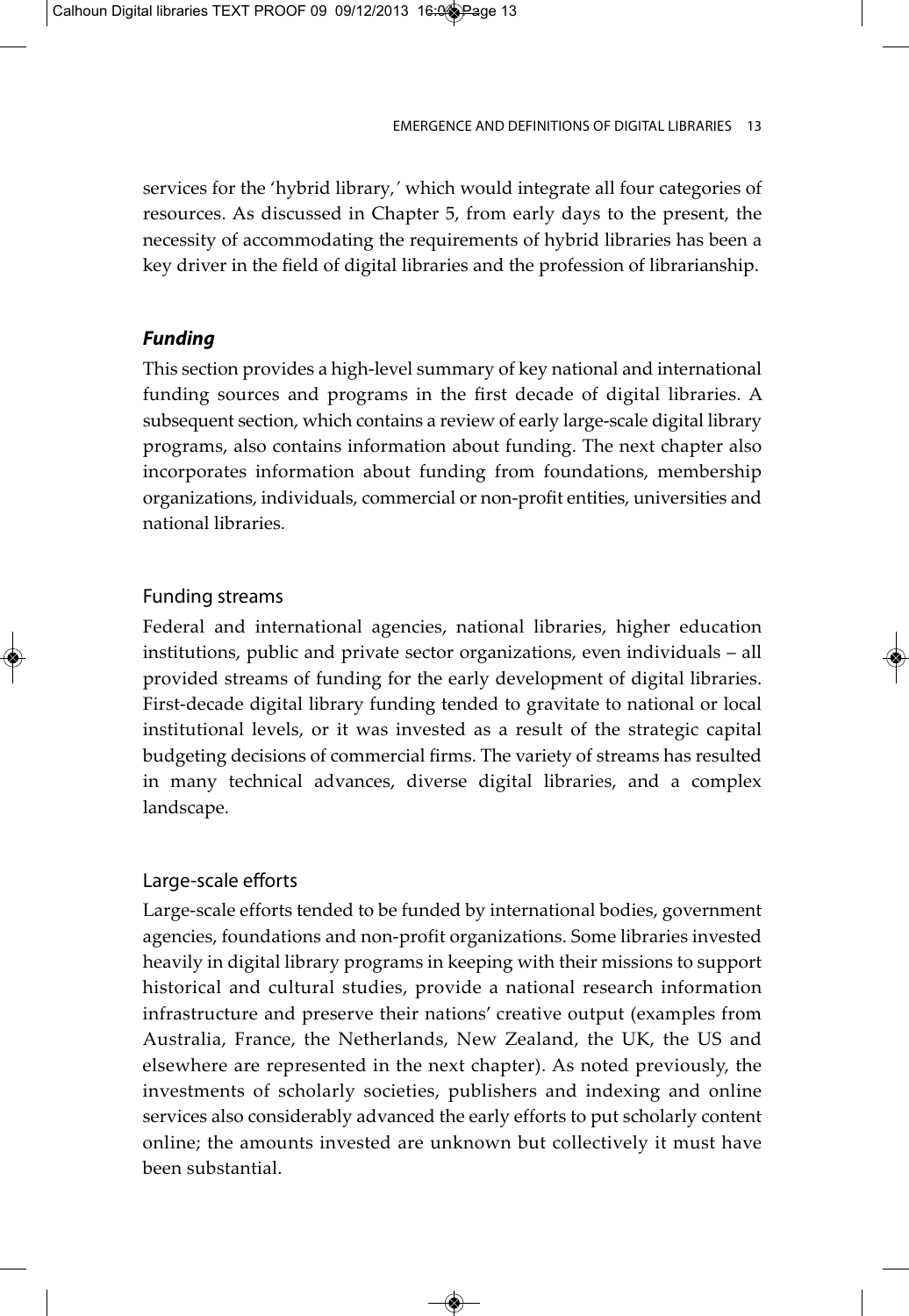#### 14 ExplORIng DIgITAl lIbRARIEs

#### Universities and institutions

It should also be mentioned that the funding from many universities and institutions supporting individual library projects, when taken as a whole, probably surpasses the financing provided by the centrally organized programs. Daniel Greenstein and Suzanne Thorin's report (2002) of a survey conducted by the Digital Library Foundation indicated that in 2000 responding libraries spent an average of over US\$1 million each on digital conversion and digital library personnel (see their Table 3.1). University library projects at that time focused predominantly on digitization of cultural heritage materials.

#### Other sources

In a few cases the vision, commitment and financial resources of single individuals produced lasting and influential digital libraries. Brewster Kahle, for example, founded the Internet Archive in 1995, providing the capital himself. In 2003 one journalist reported that 'the ten million-dollar annual budget [of the Internet Archive] continues to come primarily out of Kahle's pocket' (Womack, 2003). Chapter 2 continues the discussion of how a variety of types of organizations supported the emergence of digital libraries as a new field of endeavor.

#### The one universal digital library

National agendas have contributed to the sense of urgency that spurred the eventual development of digital libraries in many countries. The dream of one universal, global digital library has been relevant everywhere to some degree, and it still is (see Arms, 2005, for a discussion of the user's viewpoint). However, while digital libraries are relevant globally, with some notable exceptions they have been funded at the national or local level. Writing for the 2007 issue of the *Annual Review of Information Science and Technology*, David Bearman (2007, 223–4) stated that 'although the vision of a singular "Digital Library" was what captured the popular and political imagination, and was promoted especially by Vice President Al Gore in the 1992 election campaign, through the 1990s the United States government supported "digital libraries" in the plural.' Bearman's perspective is supported by a review of the *Source Book on Digital Libraries*(Fox, 1993b), which reports on a series of NSF invitational workshops that preceded the NSF's call for the Digital Library Initiative (DLI-1) proposals. That work in the foreground of funded projects had two long-lasting outcomes: a preference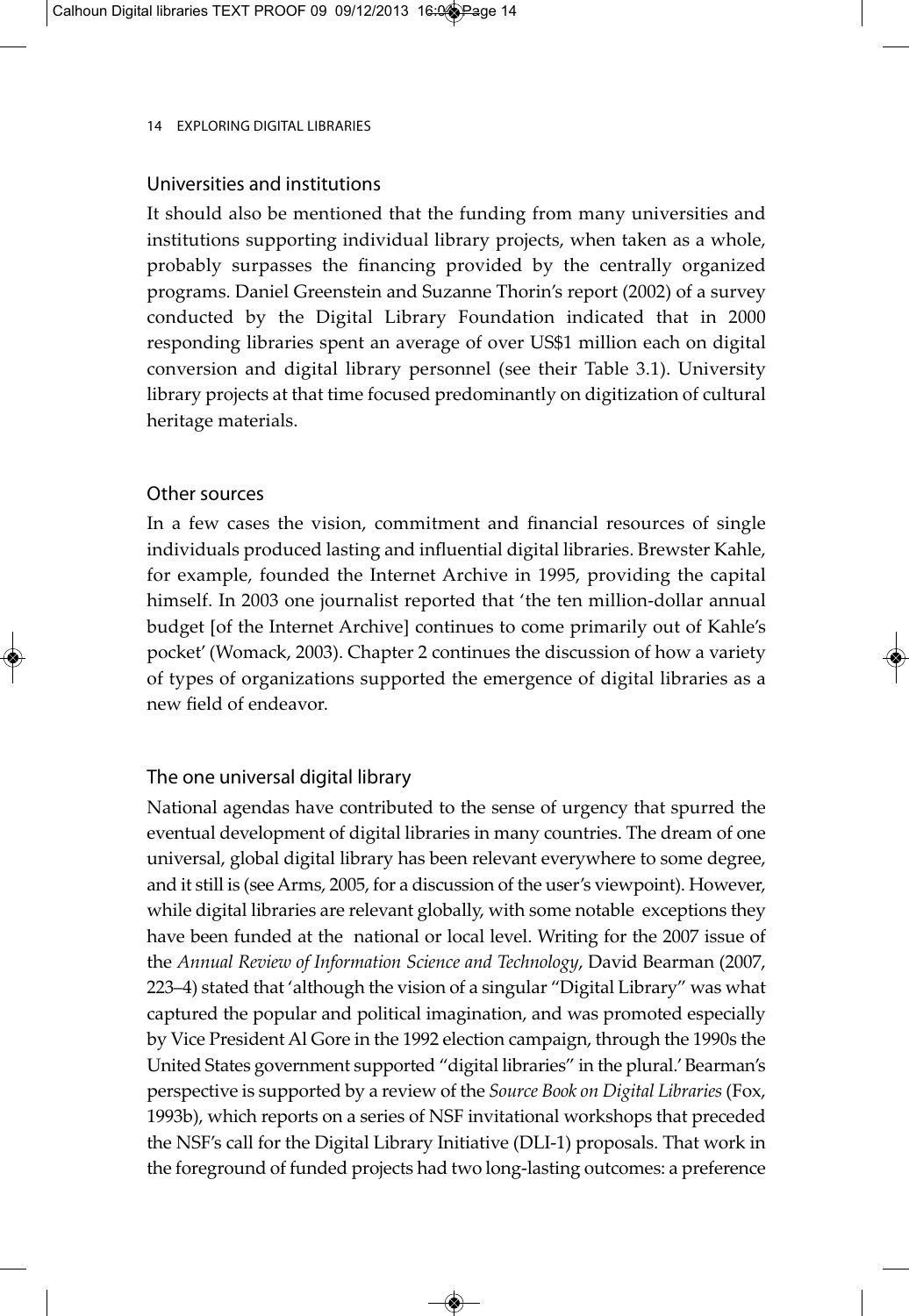for the term 'digital library' over 'electronic library' and a shift from the goal to 'develop a prototype national digital library' (singular) toward funding opportunities for the development of digital librar*ies* (plural). The last chapter of this book returns to a consideration of the dilemma created for digital library implementers as a result of the disunion between who funds digital libraries and who benefits from them.

# **Early digital library projects**

UK, US and multinational programs had considerable influence on digital library development and they produced significant outcomes that defined the way forward as digital libraries continued to evolve. The key projects included:

# *UK eLib Programme (eLib)*

The driving force for the commissioning of eLib was the Follett report (1993), which reviewed the system of UK academic libraries in light of the problems of huge expansion of undergraduate populations, rising costs for library materials and the opportunities of new forms of information storage, access and retrieval over networks. Recommending that the problems be addressed through the use of information technology, the Follett report was highly influential and released the funding for eLib (Dempsey, 2006b). Managed by the Joint Information Systems Committee (JISC), eLib ran for seven years (1995–2001) and involved 70 projects. For more information see the first feature article in the first issue of *Ariadne*, which itself grew out of eLib (Kirriemuir, 1996). Pinfield (2004) offers a detailed review of eLib's influential outcomes.

#### *DLI-1*

The first large-scale funding for digital libraries in the US began in 1994 with an initial four-year Digital Library Initiative (DLI-1) sponsored by NSF, the National Aeronautical and Space Agency (NASA) and DARPA (Defense Advanced Research Projects Agency) (Arms, 2000, 62–3; National Science Foundation, 1993). The projects emphasized mainly technical aspects of digital libraries (Mischo, 2004, 6) and were led for the most part by computer scientists. Behavioral, social and economic issues got little attention during the first round of NSF funding.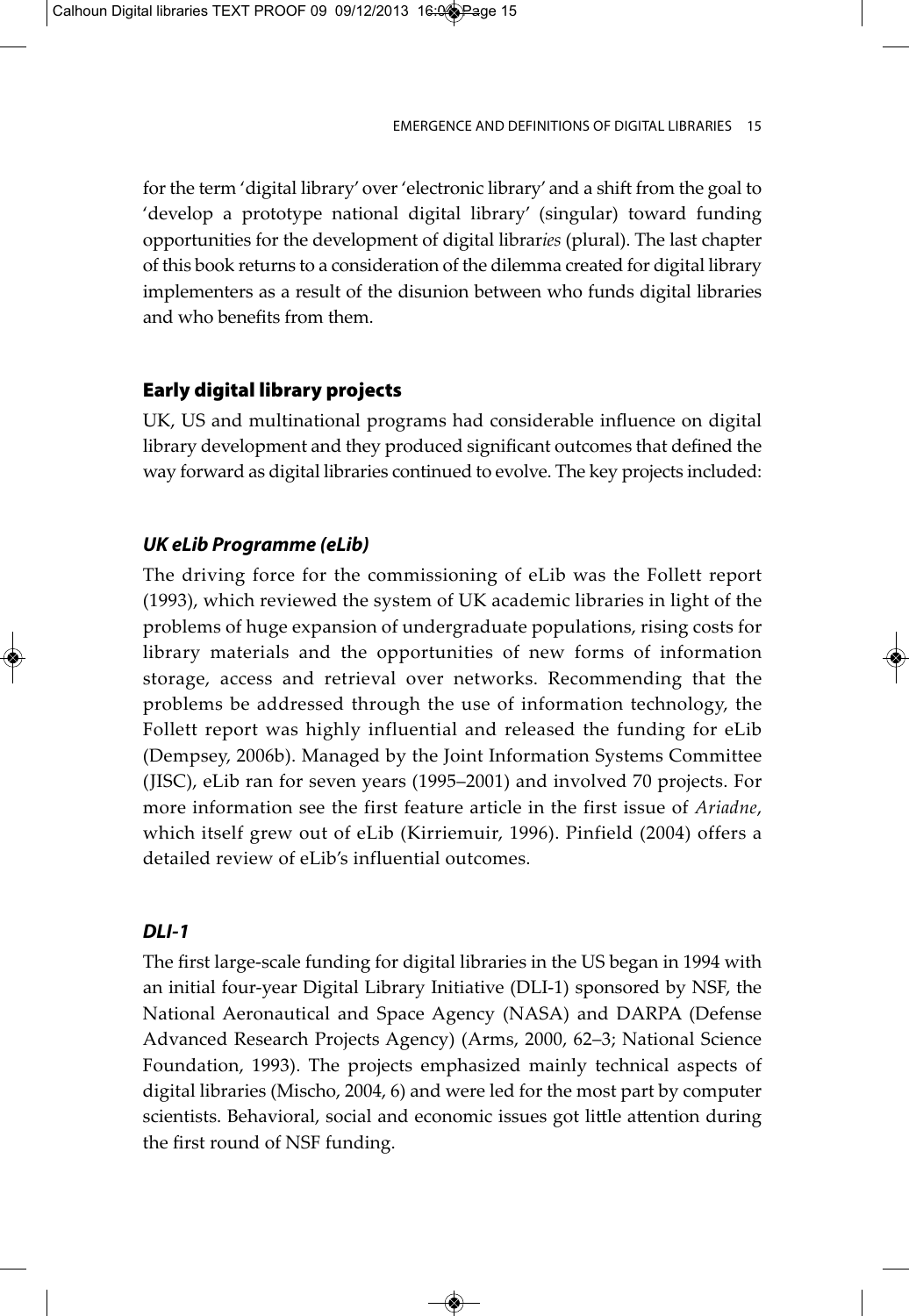# *DLI-2*

In 1998 NSF issued a second call for proposals (National Science Foundation, 1998a; Griffin, 1999; Mischo, 2004). DLI-2 began with more concern for the social, behavioral and economic aspects of digital libraries and attracted funding from multiple agencies, including national libraries and the Institute of Museum and Library Services (IMLS).

# *Other US national programs*

Arms (2012) reports on American Memory, a digital library that started in 1995 as a result of the Librarian of Congress' establishment of a project to digitize five million items and make them available on the web within five years (see Table 2.1 in this book). Arms, Blanchi and Overly (1997) discussed the technical building blocks, which came from the National Digital Library Project (NDLP) at the Library of Congress. The US National Institutes of Health (NIH) engaged early with digital library efforts. In February 2000 they launched the digital library PubMed Central, which as of this writing contains 2.7 million articles. The US PubMed Central was developed and is managed by the US National Center for Biotechnology Information (NCBI) (Humphreys, 2000).

# *Joint NSF/JISC international projects*

In 1998 NSF called for proposals for multi-country, multi-team projects. In the UK, JISC issued a matching call. Six projects were funded jointly by NSF and JISC to explore cross-domain resource discovery, digital archiving, search and retrieval for musical information, reference linking, subject gateways, and metadata for multimedia digital objects (Chowdhury and Chowdhury, 2003, 56–7).

# *European Commission (EC)*

Even before the first decade of digital library research and practice, the European Commission devoted substantial attention and funding to libraryrelated programs. As Dempsey (2006b) notes, 'the first EU call for proposals in the libraries area was as far back as July 1991. The motivating framework for this and later calls was established in the Libraries Action Plan, a document first circulated in 1988.' Digital library programs were funded under the European Union's Framework Programmes, beginning with the Third. Funding for digital library research has continued at generous levels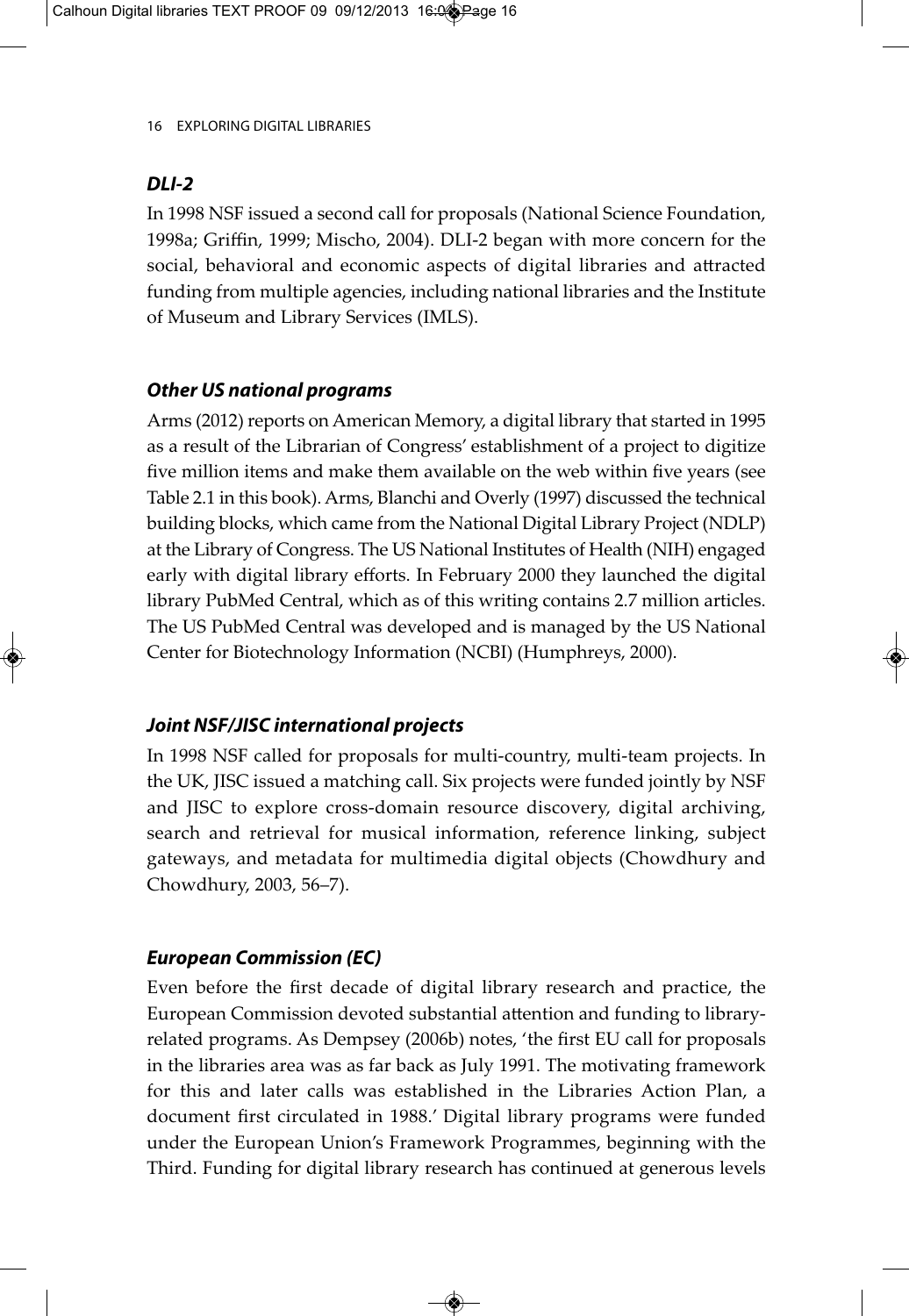(http://cordis.europa.eu; see also Collier, Ramsden and Zhao, 1995; Dempsey, 1995; Dempsey, 2006b).

# *Projects in China and India*

A considerable body of digital library research and development has occurred in China and India. Zhou (2005) and Shen et al. (2008) describe a number of large-scale digital library projects in China, starting with the introduction of CALIS (Chinese Academic Library Information System) in 1998, followed by CADLIS (Chinese Academic Digital Library), completed in 2005. Kumar (2010) and Das, Sen and Dutta (2010) describe digital library research and development in India, which began early in the new millennium and now includes open repositories, a number of cultural heritage digital libraries and the Digital Library of India.

# *Other projects*

A number of large-scale, ambitious projects were inspired by democratic ideals and attracted multiple sources of funding and voluntary support:

# Project Gutenberg

Project Gutenberg (www.gutenberg.org) is the first and oldest digital library. It began in 1971 as an idea from Michael Hart, who, given free computer time at the University of Illinois, decided to type in the US *Declaration of Independence* and then tried (unsuccessfully) to send it to everyone on the campus network (Hart, 1992). Gutenberg's goal has been to provide public domain e-texts a short time after they enter the public domain, for free, using only volunteers and donations to get the work done.

# Internet Archive

Brewster Kahle started the Internet Archive in 1995. The Internet Archive (IA) has numerous components, but the Wayback Machine, which provides access to archived versions of an estimated 220+ million websites, may be the best known. The IA is an advocate for universal and free access to knowledge and it founded a co-operative project called the Open Content Alliance to build and preserve a massive digital library of multilingual digitized text and multimedia content (Dougan, 2010).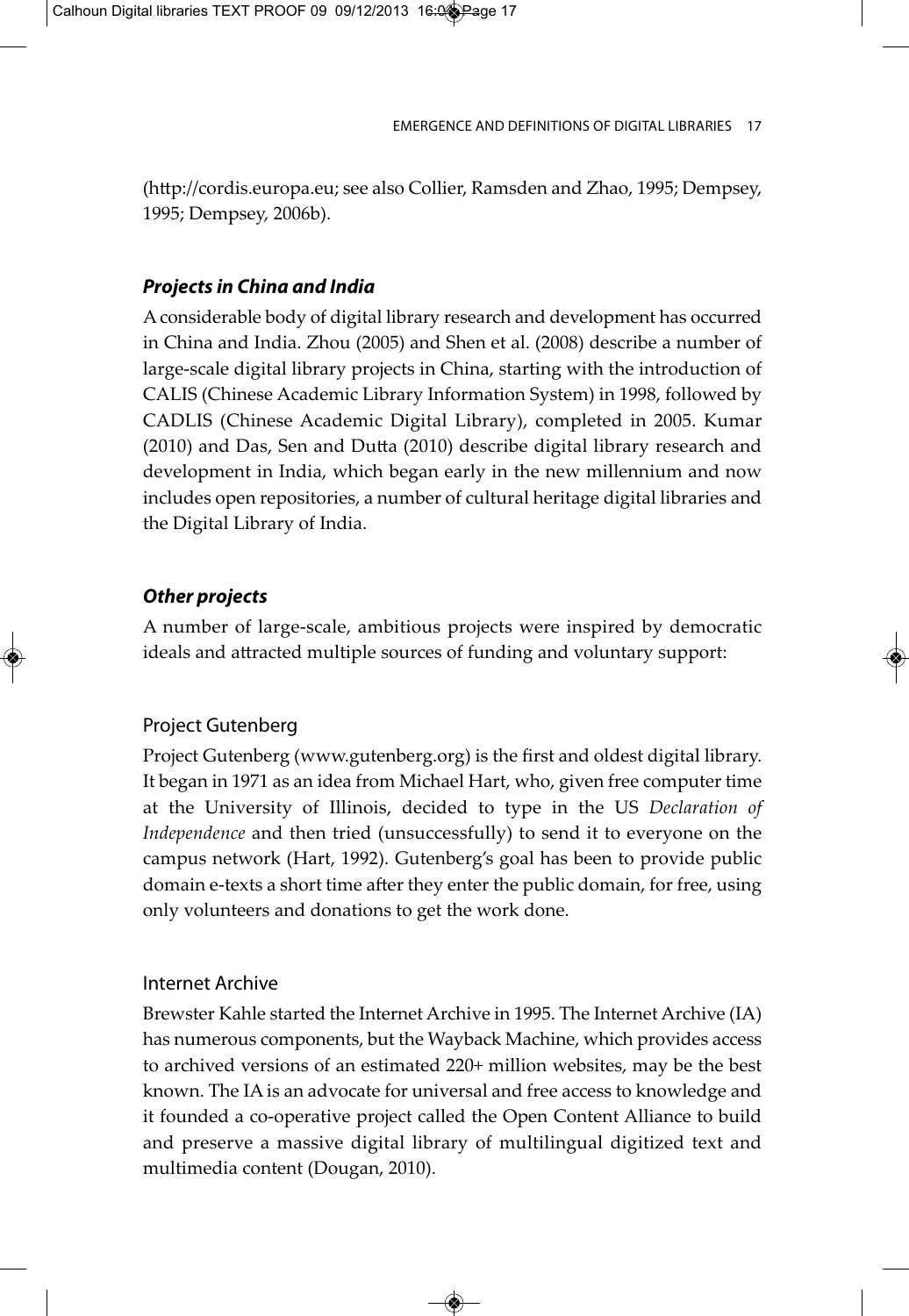# The Million books project

The Million Books project (www.ulib.org; the first project of the Universal Digital Library) began with some preliminary test projects that led to an initial grant from NSF in 2000 (Linke, 2003; St Clair, 2008). Raj Reddy, an awardwinning computer science professor at Carnegie Mellon University, continues to inspire and direct it. The Universal Digital Library's mission is to foster creativity and free access to all human knowledge; its purpose is to make digital texts freely available to anyone who can read and has access to the network (www.ulib.org/ULIBAboutUs.htm). Partners came from China, Egypt, India and the US. It reached and exceeded its goal of a million scanned books in 2007. Collections are represented on mirror sites in China and India.

# **Definitions of digital libraries** *The definition used in this book*

The definition of 'digital libraries' that underpins this book has two parts. Digital libraries are:

- 1 A field of research and practice with participants from many disciplines and professions, chiefly the computer, information and library sciences; publishing; the cultural heritage sector; and education.
- 2 Systems and services, often openly available, that (a) support the advancement of knowledge and culture; (b) contain managed collections of digital content (objects or links to objects, annotations and metadata) intended to serve the needs of defined communities; (c) often use an architecture that first emerged in the computer and information science/library domain and that typically features a repository, mechanisms supporting search and other services, resource identifiers, and user interfaces (human and machine).

My intention is to provide a practical definition that reflects the current situation, but can evolve as digital libraries evolve in the context of the web. Lagoze (2010, 25–31) has persuasively discussed the trend of digital libraries toward the resource-centered architecture of the web (mentioned again in subsequent chapters of this book). The definition used in this book refers for the most part to the traditional repository-centered architecture, because this model remains characteristic of most digital libraries today. Through the chapters of this book, I attempt to make the case that the important characteristics of digital libraries are (in this order) the social roles they play;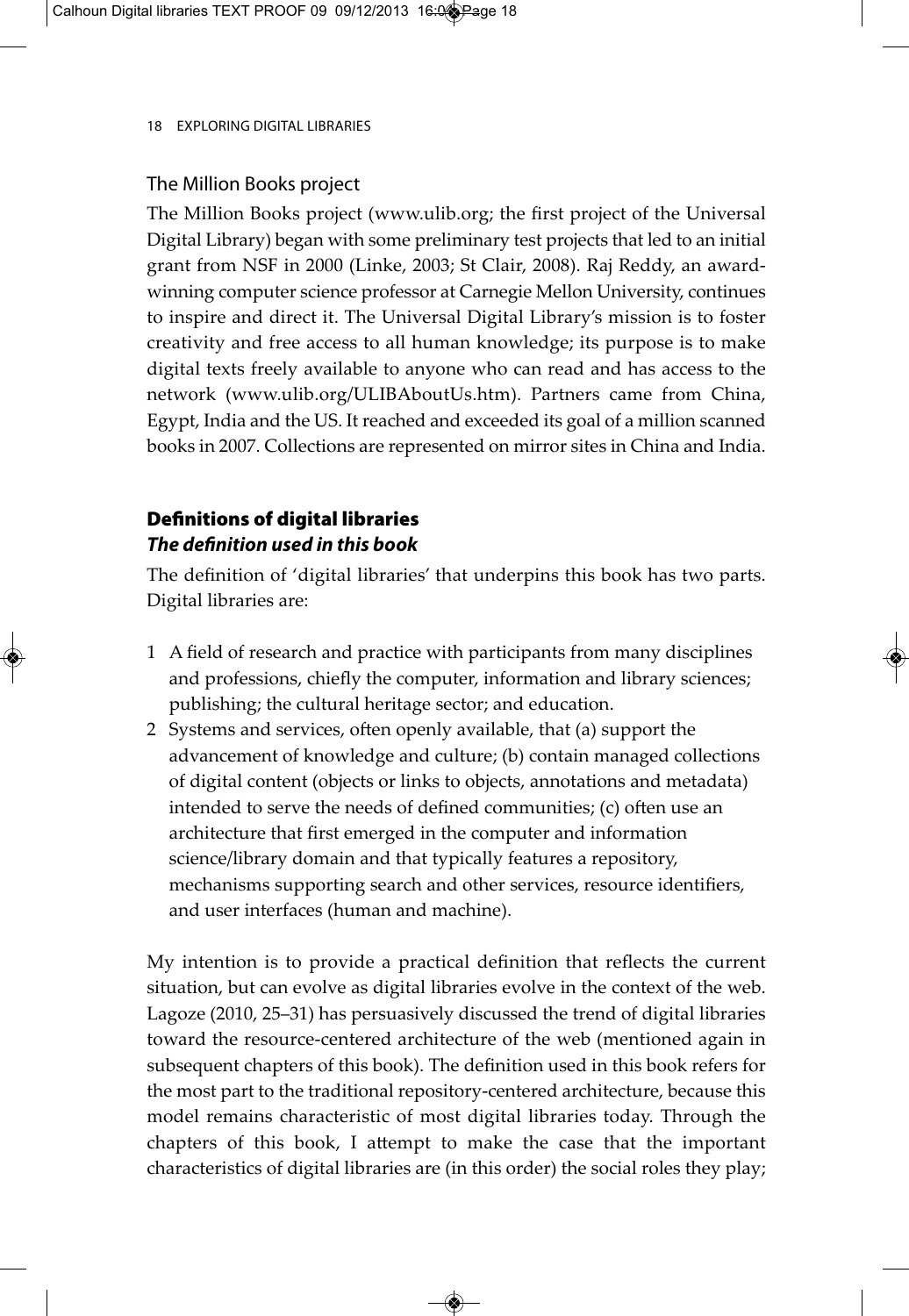the communities they serve; the collections they gather for those communities; and the enabling technologies that support them. Social roles and communities are more likely to abide over time; collections and enabling technologies are more likely to shift.

# *Other definitions of digital libraries*

# Different perspectives

At the start of digital libraries' first decade, what came to be called a digital library had a number of names – electronic library, virtual library, library without walls. The first decade's explosion of activity and funding for digital library research and practice engendered many diffuse definitions of the phrases *digital library* or *digital libraries.* Some of the principal authors during this first decade paid little heed to definitions; others' discussions of definitions are lengthy. Considered as a whole, the digital library literature contains an enormous amount about how to define digital libraries. Fox et al. (1995, 24) suggest an explanation: 'the phrase "digital library" evokes a different impression in each reader.'

The public on the one hand, and those involved in building digital libraries, on the other, naturally had a variety of perspectives on the nature of digital libraries, when they were first conceived. The following list represents a few of these initial perspectives:

- a computerization of traditional libraries (people in general)
- a framework for carrying out the functions of libraries in a new way with new types of information resources (librarians)
- a new set of methods to innovate and improve fee- or membership-based indexing, full-text repositories and hyperlinking systems (publishers, online information services, professional societies, indexing services)
- a distributed text-based information system (computer and information scientists)
- a collection of distributed information services (computer and information scientists)
- a distributed space of interlinked information (computer and information scientists)
- a networked multimedia information system (computer and information scientists)
- a space in which people can collaborate to share and produce new knowledge (those working on collaboration technologies)
- support for formal and informal teaching and learning (educators).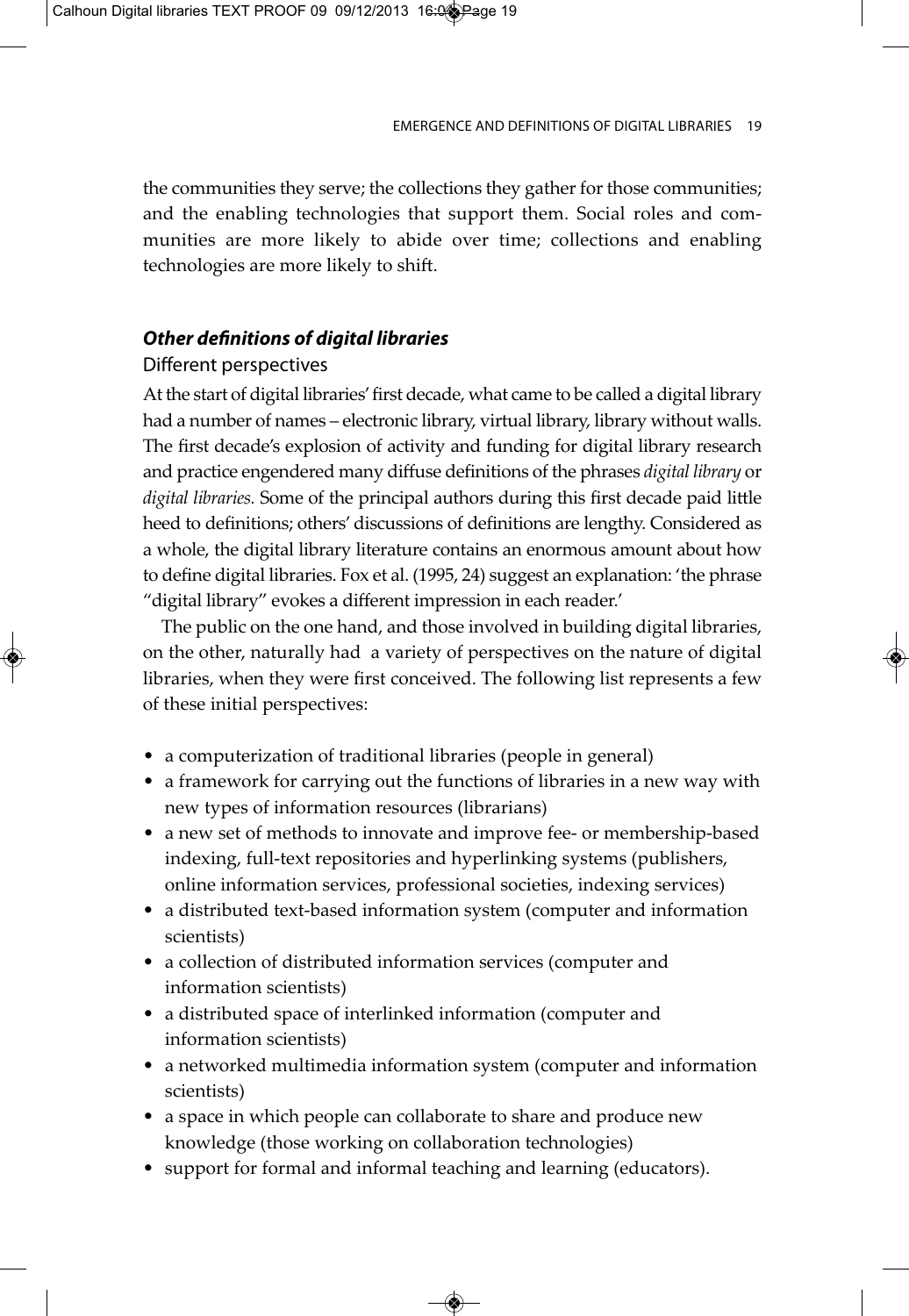Arguably the most comprehensive and thoughtful discussion of first-decade digital library definitions is by Borgman (1999 and 2000, 35–52), who notes that the many definitions arise because 'research and practice in digital libraries are being conducted concurrently' and by individuals and teams from different fields. Borgman made sense of the definitions that had emerged by 2000 by grouping and discussing them in a variety of ways, including:

- orientation (research-oriented versus practice-oriented definitions)
- concept of a library (narrow library as a collection of content supporting information retrieval – versus broad – library as a continuous and trusted social entity)
- emphasis (definitions emphasizing collections, a particular type of content or communities versus those with an emphasis on institutions or services).

#### A sample of definitions

Table 1.1 builds out from the core of definitions considered by Borgman in 1999 and 2000. It offers a sample of definitions, considers their principal facets and cites their sources. The sample is far from comprehensive but attempts to show the progression of definitions from those emphasizing the enabling technologies of digital libraries (text analysis, distributed retrieval systems, metadata, indexing and knowledge representation, data communication networks, intelligent agents, interface design, multimedia storage, etc.) toward a new generation of definitions that place more emphasis on the communities and social roles of digital libraries. A number of authors have made the point that early research engendered definitions that focused more on technical issues and less on the broader social context of digital libraries (for example, Lagoze, 2010, 6).

#### **Discussion**

The DELOS definition offers a framework for understanding, planning and evaluating digital libraries. Another model is the '5S' framework (Streams, Structures, Spaces, Scenarios, and Societies) introduced in the dissertation of Marcos André Gonçalves (2004), which has been used to inform the development of a curriculum for digital library education and for other purposes. Another influential definitional model – one that pushes beyond read-only digital library repositories – is the one proposed by Lagoze and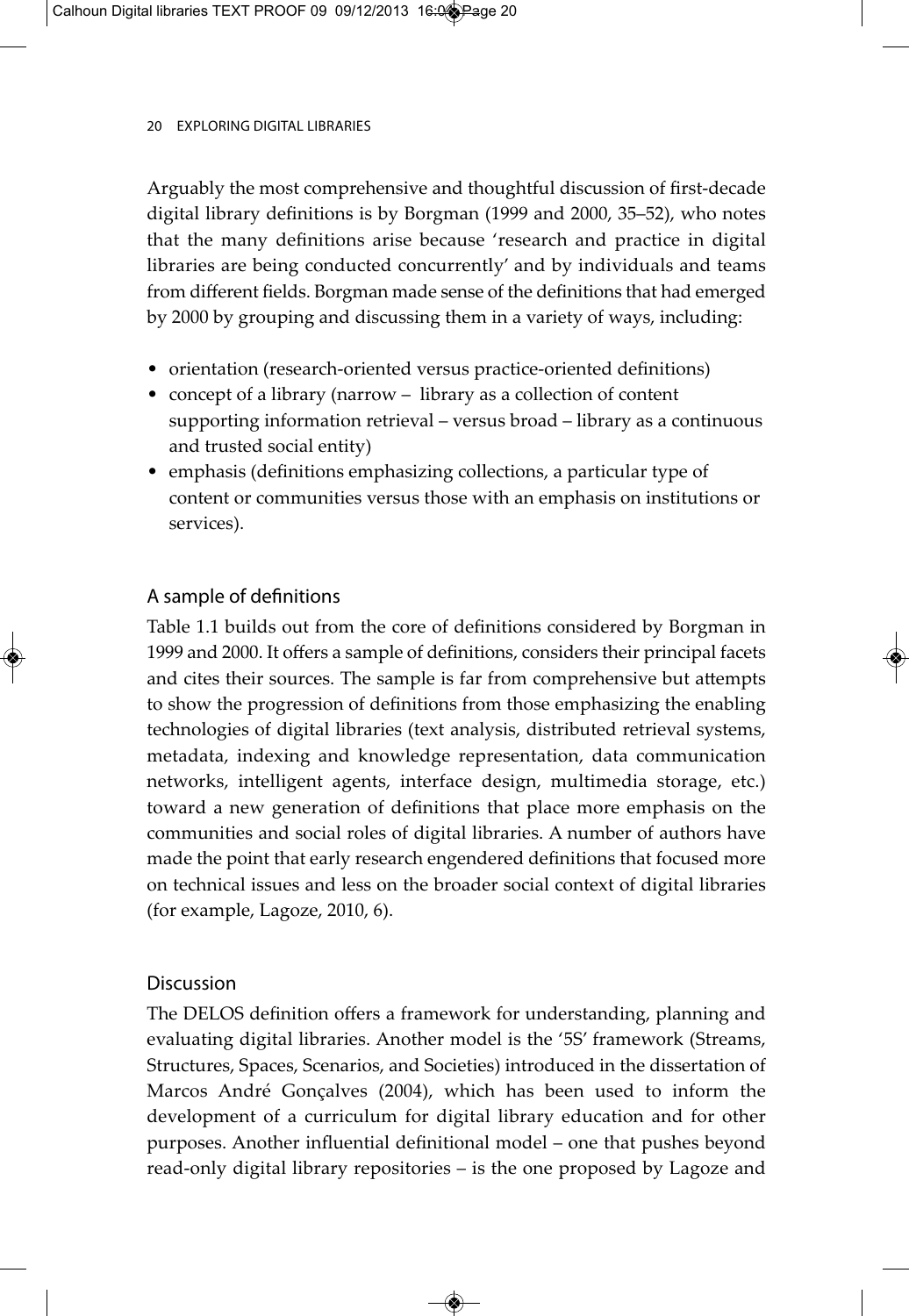others (2005). This paper introduced a more flexible, richer information model for digital libraries based on an 'information network overlay' for modeling resources, their descriptions and relationships. It represented breakthrough thinking that led to new possibilities for digital libraries that facilitate 'the creation of collaborative and contextual knowledge environments.'

| Table 1.1 A progression of digital library definitions                                                                                                                                                                                                                                                                                                                                                                                                                                                                                                                                                            |                                                                                                                                                                                                                                                       |                                                                                                                                                                                                                                                                                                                 |  |  |
|-------------------------------------------------------------------------------------------------------------------------------------------------------------------------------------------------------------------------------------------------------------------------------------------------------------------------------------------------------------------------------------------------------------------------------------------------------------------------------------------------------------------------------------------------------------------------------------------------------------------|-------------------------------------------------------------------------------------------------------------------------------------------------------------------------------------------------------------------------------------------------------|-----------------------------------------------------------------------------------------------------------------------------------------------------------------------------------------------------------------------------------------------------------------------------------------------------------------|--|--|
| <b>Definition</b>                                                                                                                                                                                                                                                                                                                                                                                                                                                                                                                                                                                                 | <b>Facets</b>                                                                                                                                                                                                                                         | <b>Source and comments</b>                                                                                                                                                                                                                                                                                      |  |  |
| 'The library of the future will be based on<br>electronic data contain both text and<br>graphics and be widely available via<br>electronic networks. It is likely to be<br>decentralized '                                                                                                                                                                                                                                                                                                                                                                                                                        | • Digital data (collections)<br>• Multimedia<br>• Services (widely accessible)<br>• Networked<br>• Distributed<br>Enabling technologies                                                                                                               | Lesk, Fox and McGill, 1993, 12, 19-24<br>This was a white paper for NSF created<br>in 1991. It led to the series of NSF<br>workshops and the first NSF call for<br>proposals.<br>The focus of the definition and white<br>paper was on enabling technologies and<br>maintaining US national<br>competitiveness. |  |  |
| 'A service; an architecture  a set of<br>information resources, databases of text,<br>numbers, graphics, sound, video, etc.; a set<br>of tools and capabilities [with] users<br>[and] contributors '<br>Another key assumption: For use on the<br>network                                                                                                                                                                                                                                                                                                                                                         | • Services (networked; with<br>tools/capabilities)<br>• Architecture (enabling<br>technologies)<br>• Digital data (collections)<br>• Multimedia<br>• Community-based<br>(users/contributors)                                                          | Borgman, 1993, 122                                                                                                                                                                                                                                                                                              |  |  |
| 'Systems providing a community of users<br>with coherent access to a large, organized<br>repository of information and knowledge<br>enriched by the capabilities of digital<br>technology  span[ning] both print and<br>digital materials provid[ing] a coherent<br>view of a very large collection of information<br>integrat[ing] materials in digital formats<br>such as multimedia, geospatial data, or<br>numerical datasets [characterized by]<br>continuity [with] traditional library roles and<br>missions [and with] many digital<br>repositories appear[ing] to be a single<br>digital library system' | • Systems<br>• Community-based<br>· Services (coherence;<br>collected and organized)<br>• Enabling technologies<br>• Distributed, interoperable<br>• Digital and non-digital data<br>(hybrid)<br>• Multimedia<br>• Extension of existing<br>libraries | Lynch and Garcia-Molina, 1995                                                                                                                                                                                                                                                                                   |  |  |
| 'A large collection of the full contents of<br>high use materials including books,<br>journals, course materials, and multimedia<br>learning packages, which can be directly<br>accessed by students and staff' [with<br>personal computers]                                                                                                                                                                                                                                                                                                                                                                      | • Multimedia<br>• Terms and conditions<br>(licensed content)<br>• Collection<br>• Digital data (digitized)                                                                                                                                            | Zhao and Ramsden, 1995<br>ELINOR project; concerned with digital<br>library development for teaching and<br>learning. Led to insights and progress on<br>copyright and publisher content<br>licensing issues (see Collier, Ramsden<br>and Zhao, 1995).<br>(Continued on next page.)                             |  |  |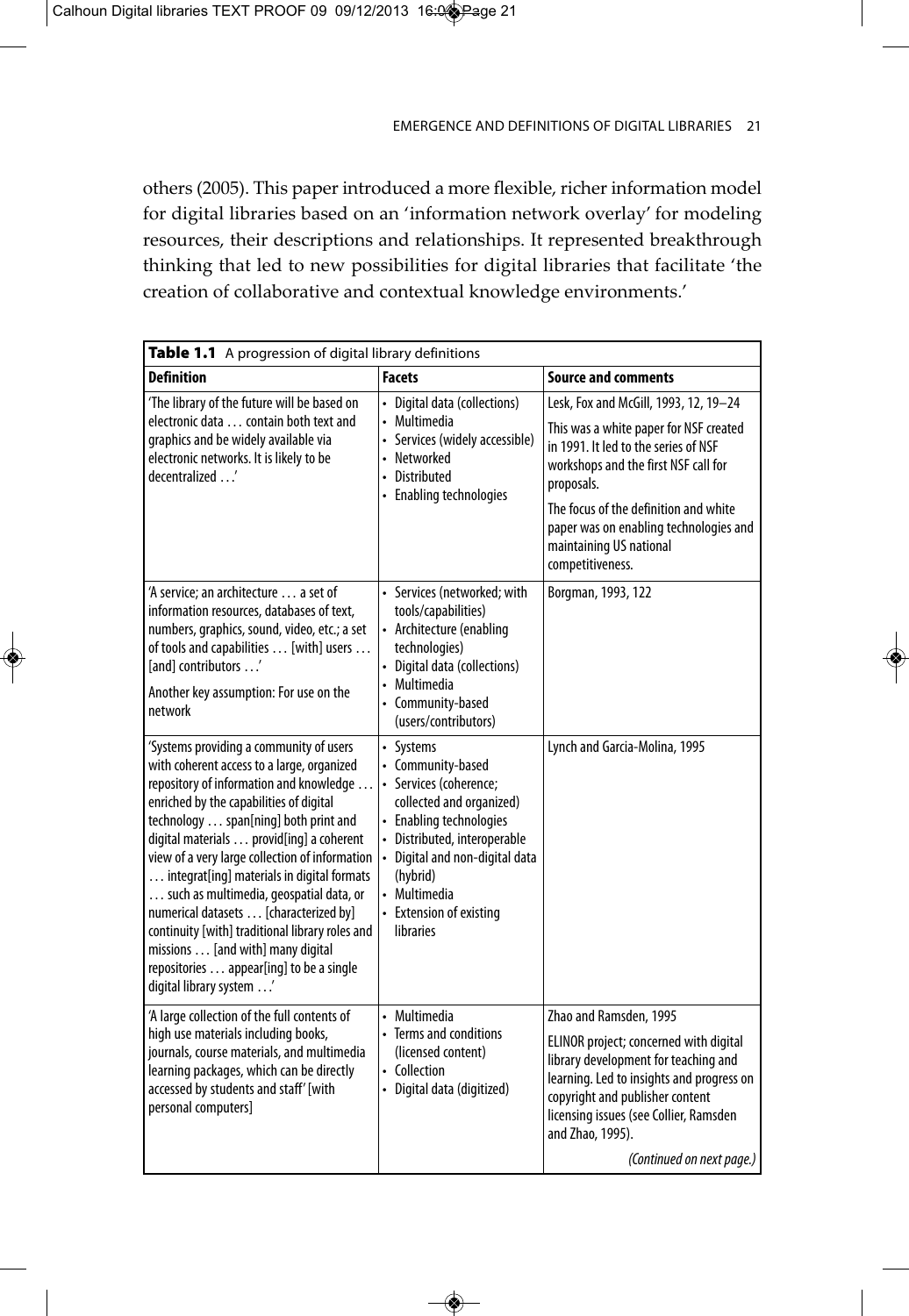| Table 1.1 (continued)                                                                                                                                                                                                                                                                                                                                                                                          |                                                                                                                                                                                                                                                                                                   |                                                                                                                                                                                                                                                                                                                            |  |  |
|----------------------------------------------------------------------------------------------------------------------------------------------------------------------------------------------------------------------------------------------------------------------------------------------------------------------------------------------------------------------------------------------------------------|---------------------------------------------------------------------------------------------------------------------------------------------------------------------------------------------------------------------------------------------------------------------------------------------------|----------------------------------------------------------------------------------------------------------------------------------------------------------------------------------------------------------------------------------------------------------------------------------------------------------------------------|--|--|
| <b>Definition</b>                                                                                                                                                                                                                                                                                                                                                                                              | <b>Facets</b>                                                                                                                                                                                                                                                                                     | <b>Source and comments</b>                                                                                                                                                                                                                                                                                                 |  |  |
| 'Organized collections of digital<br>information. They combine the structuring<br>and gathering of information, which<br>libraries have always done, with the digital<br>representation of information that<br>computers have made possible.'                                                                                                                                                                  | • Services (organized,<br>structured and gathered)<br>• Digital data (collections)<br>• Extension of existing<br>libraries<br>• Computers (enabling<br>technologies)                                                                                                                              | Lesk, 1997, xx, xxii<br>Lesk also stressed the importance of the<br>economics of digital libraries: 'We know<br>how to build a digital library  we do<br>not know how to make it economically<br>supportable.                                                                                                              |  |  |
| 'The definition of the digital library will<br>require an understanding of the role and<br>nature of public institutions in a<br>postindustrial society.'<br>'A realm of free speech and association as<br>well as an information market place.'                                                                                                                                                               | • Extensions of existing<br>libraries (but not as<br>collections: rather in their<br>societal roles)<br>• Social (emphasis on social<br>aspects)                                                                                                                                                  | Lyman, 1996<br>Emphasizes the social role of libraries<br>offering free and equal access to<br>knowledge and ponders the question of<br>how digital libraries might support the<br>traditional role of the library as a<br>'marketplace of ideas' and the public<br>interest in education and democratic<br>participation. |  |  |
| 'Organizations [i.e., institutions] that<br>provide the resources, including the<br>specialized staff, to select, structure, offer<br>intellectual access to, interpret, distribute,<br>preserve the integrity of, and ensure the<br>persistence over time of collections of<br>digital works so that they are readily and<br>economically available for use by a defined<br>community or set of communities.' | Organizations (institutions)<br>$\bullet$<br>Digital data (collections)<br>Community-based<br>$\bullet$<br>• Services (selecting,<br>collecting, organizing,<br>providing access, delivering,<br>preserving)                                                                                      | <b>Waters, 1998</b><br>The definition developed by the Digital<br>Library Federation.<br>Services encompass a curatorial role.<br>See also Deegan and Tanner (2002, 22)                                                                                                                                                    |  |  |
| 1 Digital libraries are a set of electronic<br>resources and associated technical<br>capabilities for creating, searching, and<br>using information.<br>2 Digital libraries are constructed -<br>collected and organized - by [and for] a<br>community of users, and their functional<br>capabilities support the information<br>needs and uses of that community.                                             | Digital data (collections)<br>$\ddot{\phantom{0}}$<br><b>Enabling technologies</b><br>• Services (collecting,<br>organizing, searching, using<br>information)<br>• Community-based<br>Use- and user-centered<br>$\ddot{\phantom{0}}$<br>Emphasis on social aspects<br>(life cycle of information) | Shortened version of Borgman, 2000,<br>42.<br>This definition has been very influential<br>in the digital library field.<br>From the beginning, Borgman has<br>stressed the importance of the social<br>aspects of digital libraries.                                                                                      |  |  |
| 'Sociotechnical systems - networks of<br>technology, information, documents,<br>people, and practices.'                                                                                                                                                                                                                                                                                                        | Systems<br>Networked<br>• Community-based<br>Use- and user-centered<br>(work practices and people)<br>Emphasis on social aspects<br>• Systems<br>• Enabling technologies<br>• Collections                                                                                                         | Bishop, Van House and Buttenfield, 2003<br>Emphasis on balancing the needs of<br>people with the requirements for<br>collections and enabling technologies.                                                                                                                                                                |  |  |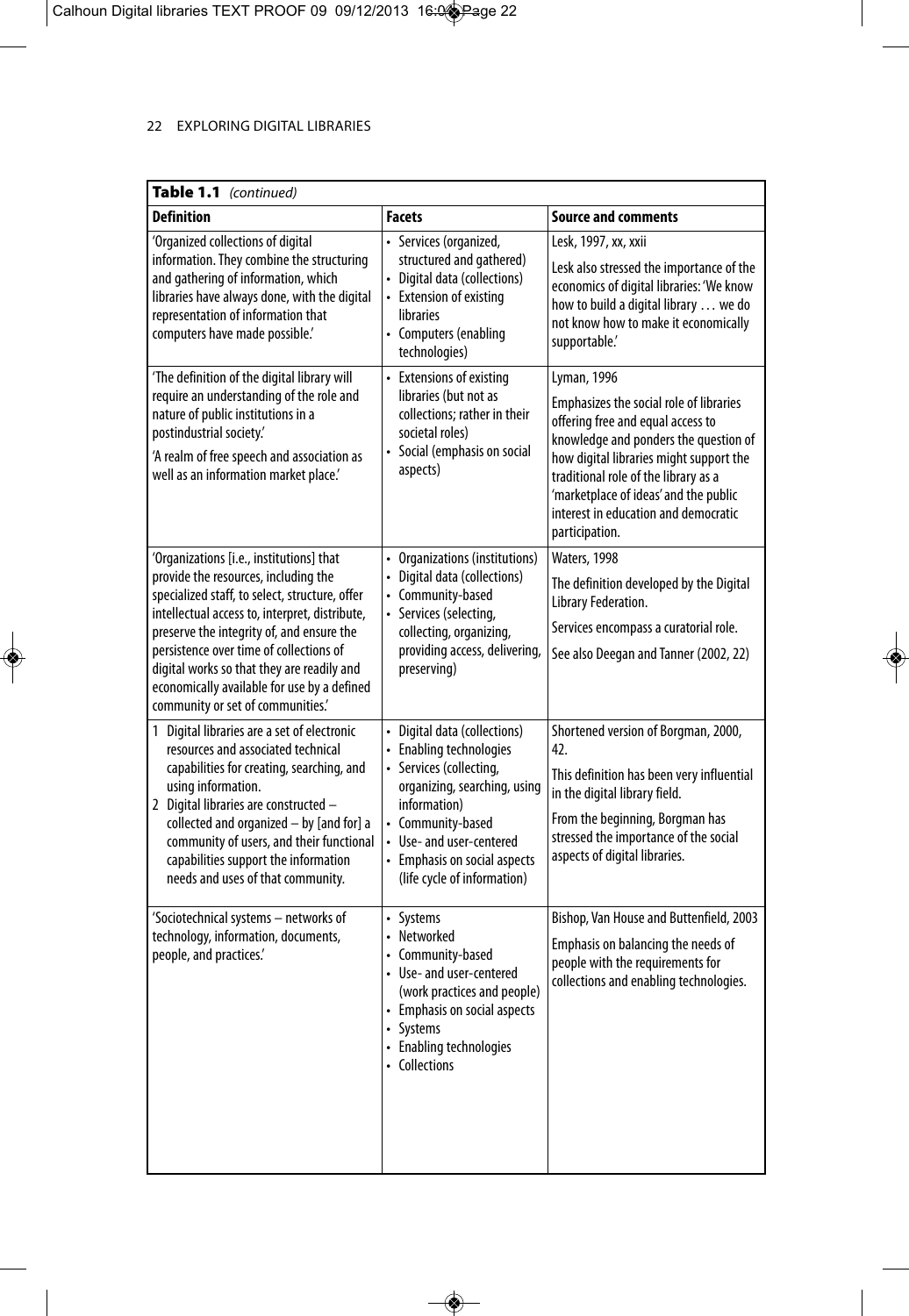| Table 1.1 (continued)                                                                                                                                                                                                                                                                                                                                                                                                                                                                                                                                                                                                                                                                                                                                                                                                                                                                                                                                    |                                                                                                                                                                                                                  |                                                                                                                                                                                                                                                                                                                                                                                  |  |  |
|----------------------------------------------------------------------------------------------------------------------------------------------------------------------------------------------------------------------------------------------------------------------------------------------------------------------------------------------------------------------------------------------------------------------------------------------------------------------------------------------------------------------------------------------------------------------------------------------------------------------------------------------------------------------------------------------------------------------------------------------------------------------------------------------------------------------------------------------------------------------------------------------------------------------------------------------------------|------------------------------------------------------------------------------------------------------------------------------------------------------------------------------------------------------------------|----------------------------------------------------------------------------------------------------------------------------------------------------------------------------------------------------------------------------------------------------------------------------------------------------------------------------------------------------------------------------------|--|--|
| <b>Definition</b>                                                                                                                                                                                                                                                                                                                                                                                                                                                                                                                                                                                                                                                                                                                                                                                                                                                                                                                                        | <b>Facets</b>                                                                                                                                                                                                    | <b>Source and comments</b>                                                                                                                                                                                                                                                                                                                                                       |  |  |
| 'A tool at the center of intellectual activity<br>having no logical, conceptual, physical,<br>temporal, or personal borders or barriers to<br>information. Generally accepted<br>conceptions have shifted from a content-<br>centric system that merely supports the<br>organization and provision of access to<br>particular collections of data and<br>information, to a person-centric system<br>that delivers innovative, evolving, and<br>personalized services to users. Conceptions<br>of the role of Digital Libraries have shifted<br>from static storage and retrieval of<br>information to facilitation of<br>communication, collaboration, and other<br>forms of dynamic interaction [and] the<br>capabilities of Digital Libraries have<br>evolved from handling mostly centrally<br>located text to synthesizing distributed<br>multimedia document collections, sensor<br>data, mobile information, and pervasive<br>computing services.' | • Service (Tool)<br>• Systems<br>• Use- and user-centered<br>Community-based<br>• Social (communication,<br>collaboration, dynamic<br>interaction)<br>Multimedia<br>Mobile<br>Terms and conditions<br>(policies) | Candela et al., 2007<br>A conceptual definition from the DELOS<br>Digital Library Manifesto (Candela et al.,<br>2006). Defines six core components of<br>digital libraries: content, users (both<br>humans and machines), functionality,<br>quality, policy (e.g., rights) and<br>architecture. The Manifesto contains a<br>useful discussion of digital library<br>definitions. |  |  |

Other authors have also contributed insightful commentary on how to define digital libraries, rather than specific or formal definitions or frameworks (two examples are Chowdhury and Chowdhury, 2003, 4–9; Chowdhury and Foo, 2012, 2–4). Bill Arms offers an informal definition ('a managed collection of information, with associated services, where the information is stored in digital formats and accessible over a network,' but at the same time Arms has consistently emphasized that digital libraries must be understood as an 'interplay of people, organizations and technology' (2000, ix, 2). The already cited article by Peter Lyman offers another, quite different perspective; I recommend it to anyone with an interest in libraries' (and digital libraries') roles supporting the public good. The IFLA/UNESCO manifesto on digital libraries (www.ifla.org/digital-libraries/manifesto), which contains a definition of a digital library, also emphasizes the role of digital libraries in bridging the 'digital divide' (discussed in Chapter 6).

Levy and Marshall's article (1995, 78, 80, 82–3) is particularly important because it applies a work-oriented (ethnographic) perspective, noting that the emergence of digital libraries challenges the assumptions but not the basic character of libraries as an interplay of collections, enabling technologies, and services supporting the work that communities of users want to do. Noting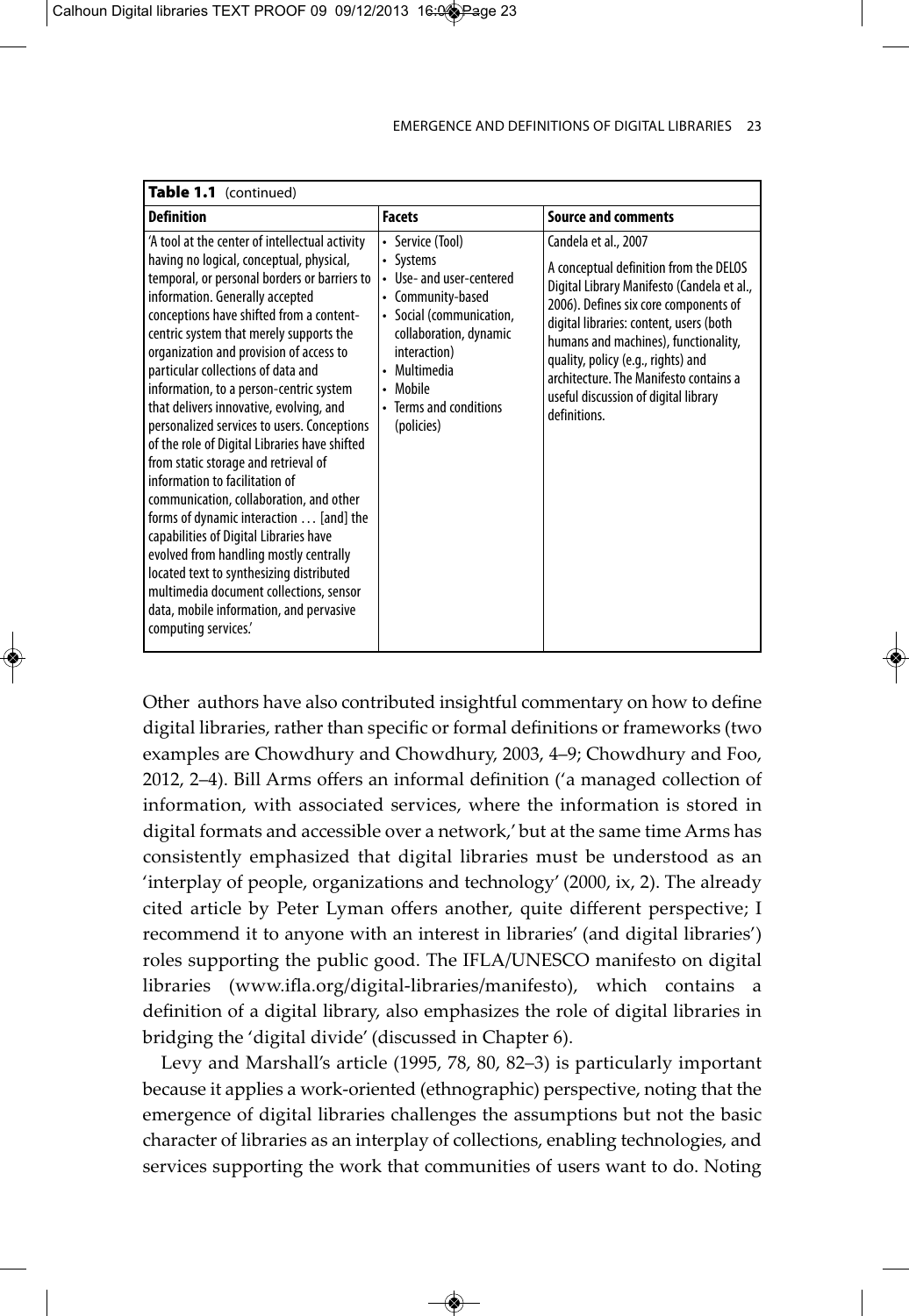'an infrastructure by itself does not constitute a library' and 'the highest priority of a library, digital or otherwise, is to service the research needs of its constituents,' their article presaged the ensuing shift away from enabling technologies and digital collections as ends in themselves and toward usercentered design and networked services supporting collaborative work.

#### *A few definitional issues*

There are many challenges associated with attempting to define digital libraries. Some of the issues discussed by various authors include the following:

# Distributed digital libraries

Some digital libraries are central archives that provide digital content storage and deliver services from a single system; others' content and services are distributed in multiple locations on the network. Still others aggregate the content of many digital libraries (repositories of repositories). Suleman (2012; 17–21) discusses centralized and distributed digital libraries. It should be noted here that digital libraries that are crawled and indexed by common or academically oriented search engines are discoverable in search engine results as if they were aggregated. The definition of digital libraries in this book covers some of these but excludes the virtual aggregations offered by common search engines like Google or Bing. The academic search engine Google Scholar, however, has characteristics of a digital library (it has a social role and it is intended for scholars' use). Beel, Gipp and Wilde (2010, under section 2.1) further discuss academic search engines, including Google Scholar, PubMed and IEEE Explore.

# Hybrid libraries

As already noted, Rusbridge coined the term 'hybrid library' to refer to combinations of traditional collections, licensed e-resources and openly available digital collections produced in-house or elsewhere. Some digital content is directly accessible; other content can be linked to; still other content is represented only by citations (metadata)*.* Schwartz (2000) writes 'the hybrid library is the context within which most academic digital libraries are found – the ecosystem of the digital library, as it were.' Chowdhury and Chowdhury (2003, 6–7) confirm this view; in their book they use the phrase 'digital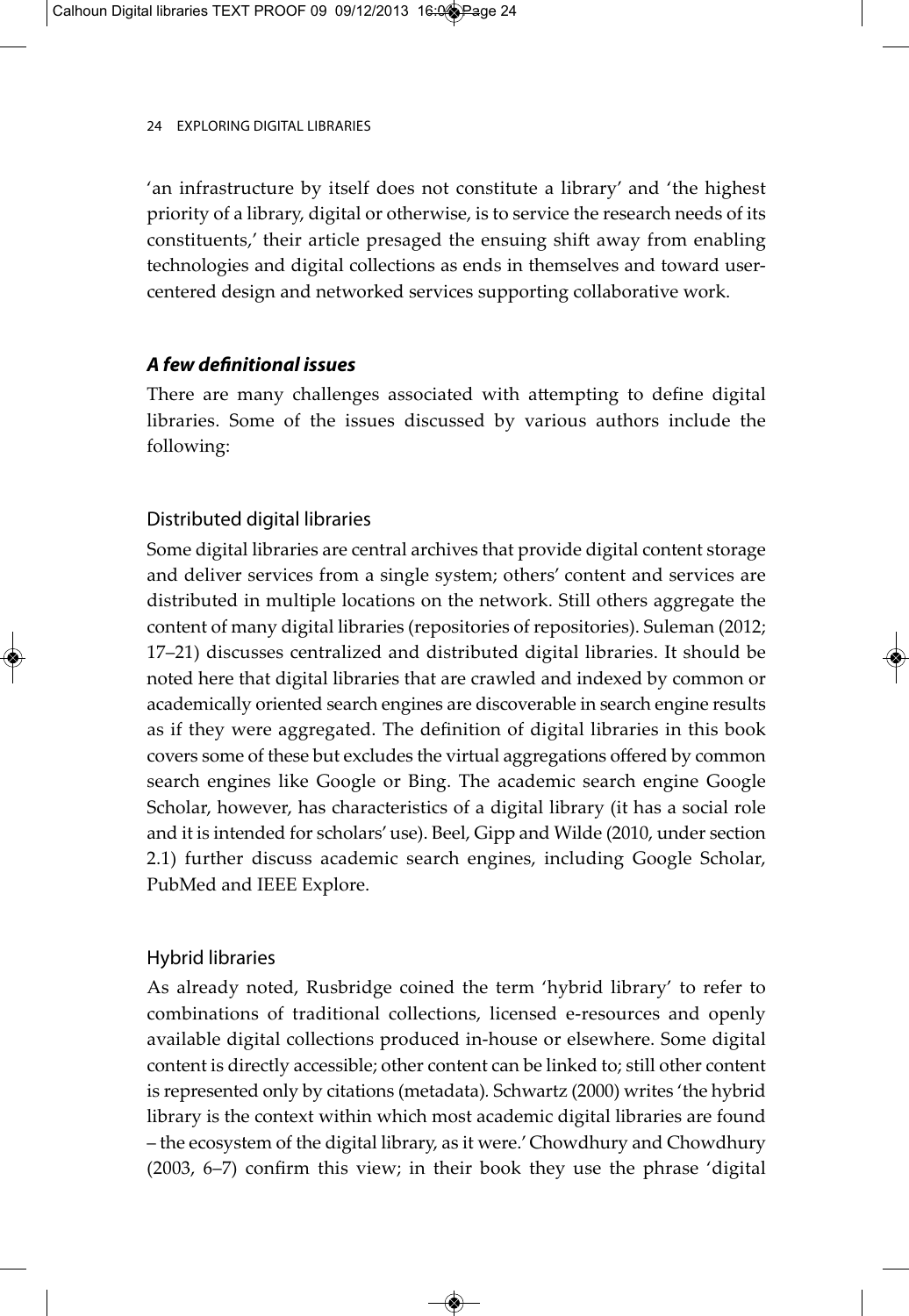libraries' to denote both digital-only and digital-plus-analog (hybrid) libraries. As Bearman (2007, 223) remarks, an assumption that a digital library contains only digital works is overly limiting; it is necessary to include within the scope of digital libraries those that 'service some physical items in addition to digital content.' The definition of digital libraries in this book includes hybrid libraries provided that the amount of digital content directly available or accessible through links exceeds the content represented by metadata only. Databases of metadata only fall outside the definition.

#### 'Library' or 'digital library'?

As library collections are increasingly dominated by online content, the concepts of 'digital libraries' and 'libraries' are less distinguishable than they were in the 1990s, when digital libraries began to emerge. Chapter 5 discusses the possible convergence of strategic agendas for digital libraries and traditional libraries. However, the definition provided in this book does not conflate digital libraries and libraries.

#### preservation

Deegan and Tanner's definition (2002, 22) is a set of principles emphasizing the curatorial role of digital libraries as managed collections, requiring that digital objects be selected, made accessible, and preserved as *long-term, stable resources*. The definition of digital libraries used in this book does not explicitly require a preservation mission.

# Open or restricted content?

As discussed in Chapter 4 of this book, digital library innovations have led to rapid growth in the availability of open, freely available digital content and a culture of open data interchange. The definition used in this book notes that digital libraries are often open. However, the definition does not exclude feebased or restricted-access digital libraries such as those produced by publishers and other e-resource providers, provided they are intended to serve defined communities. Borgman (2000, 46–7) and Chowdhury and Chowdhury (2003, 8–9) also discuss this issue. The definition in this book includes, for example, open or fee-based digital libraries from scholarly publishers, professional societies, aggregators like JSTOR or the Directory of Open Access Journals. It also includes library or consortially provided, cloud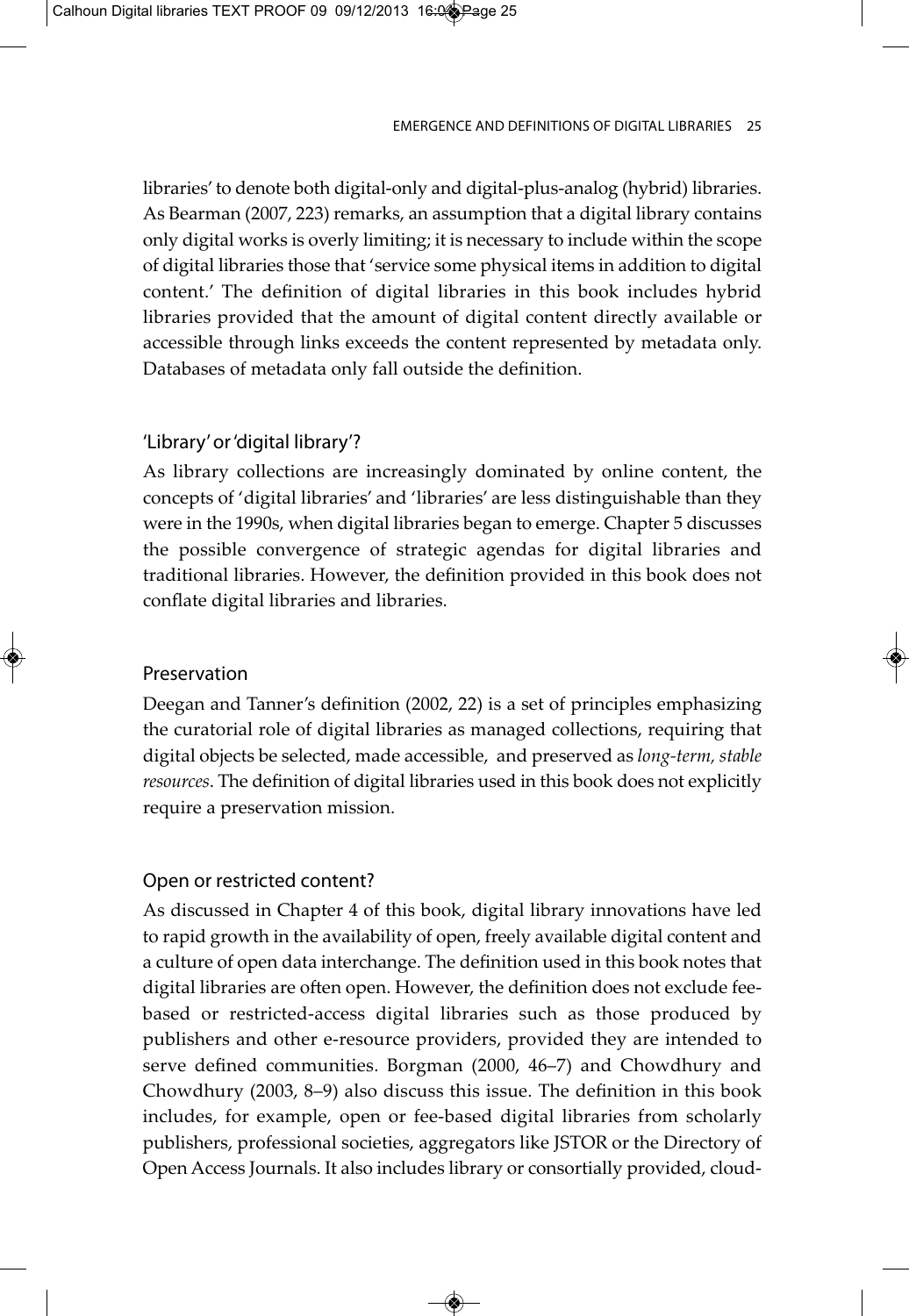based library discovery layers that provide access to a substantial amount of open, licensed and/or fee-based digital content.

#### global digital library

Borgman proposed a working definition of a 'global digital library' as 'a useful construct that encompasses all the digital libraries that are connected to and accessible through a global information infrastructure' (2000, 48). Such a construct does not exist as of this writing. The world wide web, in and of itself, or its representation in a search engine like Google, falls outside the definition of a digital library that is used in this book.

#### **Conclusion**

This chapter has traced the antecedents of digital libraries to 1965 and J. C. R. Licklider's challenging vision for 'libraries of the future,' which, he noted, 'may not be very much like present-day libraries.' Key developments from 1965 to 1990 in computer and information science, telecommunications and networks, online publishing, personal computer ownership, libraries, archives and other professional communities – not to mention the internet and web – prepared the ground for an ambitious digital library research and development agenda. The vision for digital libraries was grand, and it attracted top research and professional talent and generous funding.

Early projects in the US and UK, programs funded by the European Commission, scholarly publishing projects, a number of projects inspired by democratic ideals, and many other initiatives led to groundbreaking innovations and the emergence of a new field of endeavor. Multifaceted and surrounded by dynamic technological and societal conditions, digital libraries are challenging to define, because they evoke diffuse impressions and continually evolve. The chapter concludes with a practical definition that underpins the use of the phrase 'digital libraries' in this book.

The next chapter examines the outcomes of digital libraries' exhilarating first decade: a new field of endeavor; transformative change in the processes of scholarly communication and in how (and where) people look for information; new ways of organizing, interlinking, and aggregating digital content; large-scale digitization; digital preservation; the open access movement; and working digital libraries.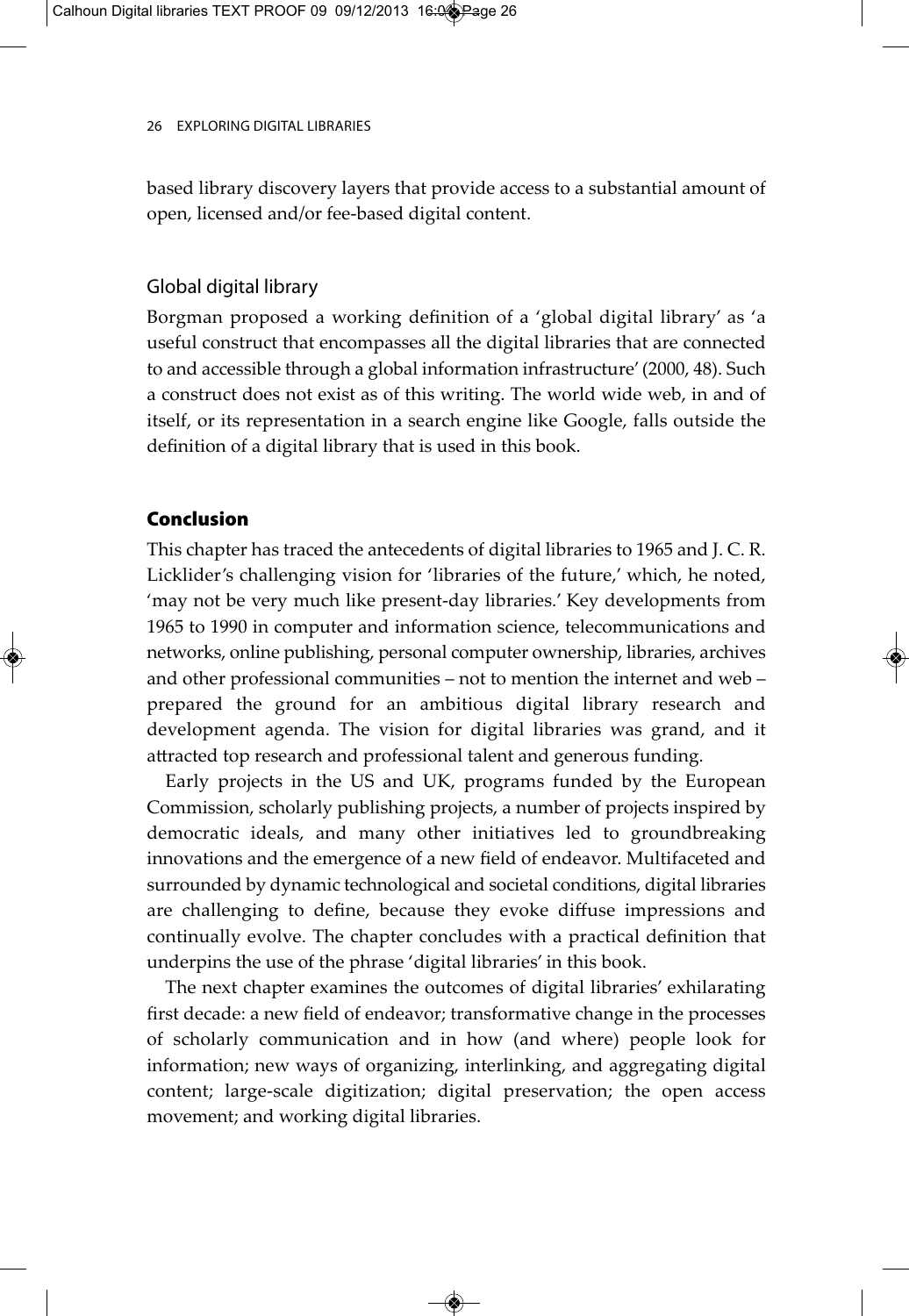# **Index**

. . . . . . . . .

*Note: The following abbreviations have been used: f = figure; t = table* Academia.edu 225, 226*t* academic libraries 8, 9, 15, 36, 130, 243, 250 circulation trends 114*f*, 115 expenditures of materials budgets 116, 117*f* academic search engine optimization (ASEO) 195–6 'Academic Working Environment' (AWE) 204 accessibility 77, 86, 93–4, 95*f*, 96–7 ACDP *see* Australian Cooperative Digitization Project ACM *see* Association for Computing Machinery ACM Digital Library 54*t* Adamick, J. 90, 99, 180 Adewumi, A.O. 243 aDORe 102–3, 105 ADS *see* Astrophysics Data System Afzal, W. 201, 202 AgEcon Search 100*t* Alexa 52 Alicante, University of 247 Altman, M. 11, 213 altmetrics 218–19 Amazon 109, 115 American Astronomical Society 106 American Memory 16, 53*t*, 149–50, 162, 251 Anaraki, L.N. 144 Anderson, S. 203 annotation tools 241 *Annual Review of Information Science and Technology* 14 Application Programming Interfaces (APIs) 103, 104, 211 AquaBrowser 129 ARCHER 200 architecture *see* Kahn Wilensky architecture Archival Sound Recordings project (British Library) 45 archives 5–6, 34, 48, 118–19 Archives of American Art (Smithsonian Institute) 165 *Ariadne* (magazine) 15, 29–30 ARL *see* Association of Research Libraries Arlitsch, K. 93, 195, 196, 244 Armbruster, C. 97 Arms, W. Y. 16, 23, 29, 40, 70, 88 funding 171, 172 ArnetMiner 224 ARPANET 2, 4 ARROW 134, 200 arXiv.org 53*t*, 163

funding 172, 239 open access 34–5, 38 repositories 89, 97, 100t, 105, 107 research idenitifiers 228, 231*t*, 233 *As We May Think* (Bush) 1–2 ASEO *see* academic search engine optimization ASIS&T *see* Association for Information Science and Technology Association for Computers and the Humanities 5 Association for Computing Machinery (ACM) 29, 54*t* Association for Information Science and Technology (ASIS&T) 49 Association of Research Libraries (ARL) 32, 170, 201 hybrid libraries 114*f*, 116, 117*f*, 122, 130 associations: community building 28–9 associative indexing 37, 65 Astronomical Society, American 106 astronomy 106, 254 Astrophysics Data System (ADS) 100*t* Athens (authentication/authorization service) 132 AtomPub 107 audience-directed digital libraries 55–6*t* audiences: defining 170, 196, 198 audio technology 45 audiovisual materials 115 Australia 13, 43, 97, 191, 200, 201 national libraries 46, 53*t*, 148, 253 Australian Cooperative Digitization Project (ACDP) 43 Australian Research Data Commons 200 authentication 127, 132, 213, 214 AuthorClaim 231*t*, 233 authorization 127, 132 Authors Guild 122 automated deposit 194 automation 4–5 awareness 163–5, 181 Awre, C. 108, 109 Bailey Jr, C. 30, 201 Baker, T. 74 Bankier, J.-G. 192 BASE *see* Bielefeld Academic Search Engine BBC *see* British Broadcasting Corporation Beagrie, N. 149, 219–20 Bearman, D. 14, 25, 51, 120 Beel, J. 24, 195, 244 Bell Labs 33 Bell, S. 184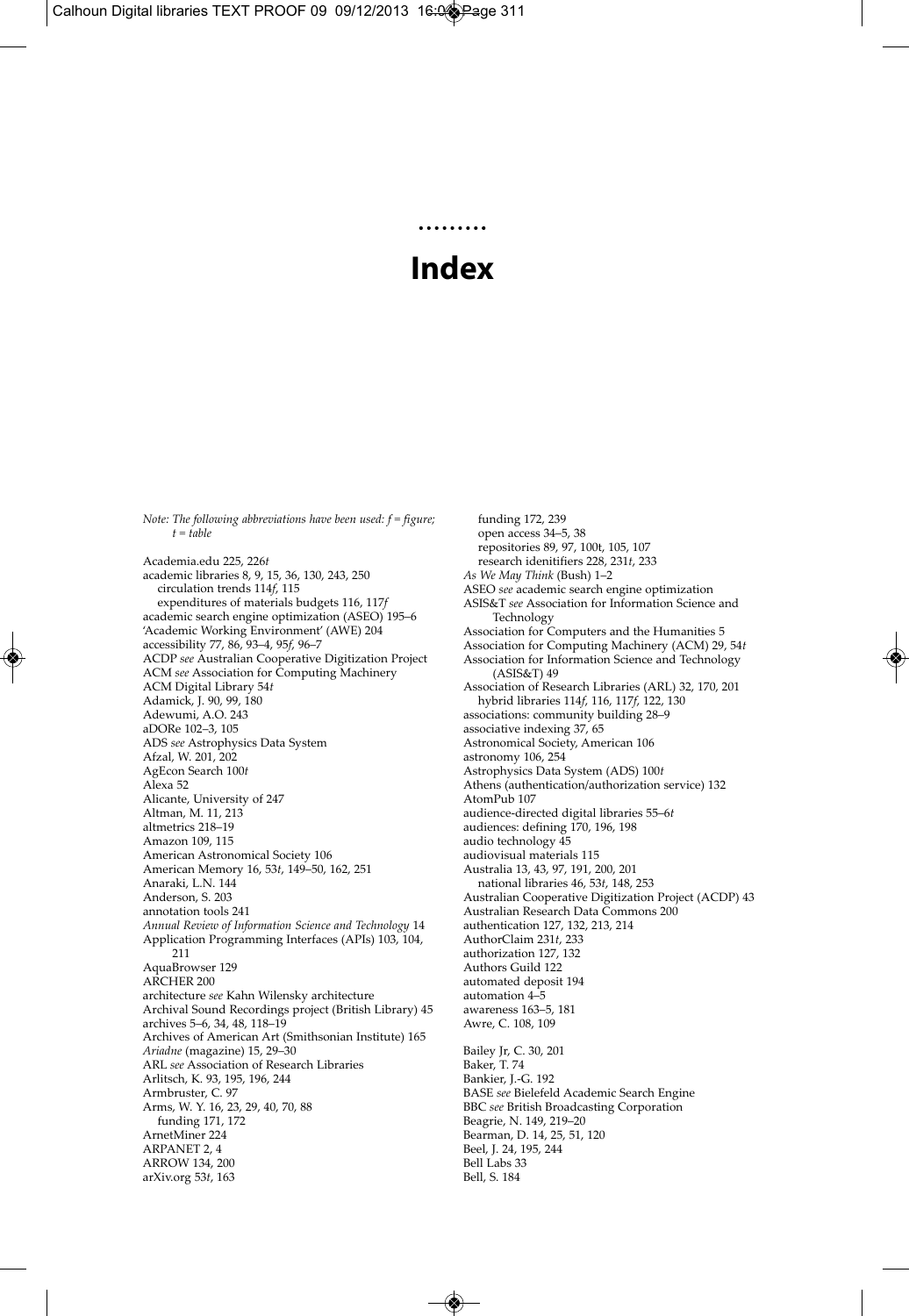Bergman, M.K. 66 Berners-Lee, Tim 11, 72–3 Berry, L.L. 163 Besek, J. M. 157 best practice: digitization 47–8 Beunen, A. 174 Bhargava, R. 244–5 Bibliographic Framework Initiative (BIBFRAME) 133–4 Biblioteca Virtual Miguel de Cervantes 247 Bibliothèque Nationale de France (BnF) 45–6, 53*t*, 247, 251 BibUsages project (France) 251 Bielefeld Academic Search Engine (BASE) 92, 102, 128–9 Bing 249 BioMed Central 107 Biotechnology Information, National Center for (NCBI) (US) 16 Bizer, C. 72, 74, 75 Björk, B.-C. 95–6 Black, K. 99 Blanchi, C. 16 Blixrud, J. 131 Block, D. 117 blogs 30 Blue Ribbon Task Force 155 Blyberg, John 210 BNB *see* British National Bibliography BnF *see* Bibliothèque Nationale de France Bohn, R.E. 8*t*, 9 Bollen, J. 61 bookmarking 220 Borgman, C. 6, 20, 25, 26, 31, 67–8, 143 community partnerships 170 cyberinfrastructure 199 data curation 201 online communities 160, 161 born digital resources 12, 111, 156 Brabham, D. 253–4 branding 127, 163–5 Branin, J. 87 Brar, N. 170 Brase, J. 200 Bray, P. 242 Brazil 232 Breeding, M. 129, 133 Brin, S. 36–7, 65, 88, 195 Brindley, L.J. 5 British Broadcasting Corporation (BBC) 75–6 British Library 27, 164, 253 Online Newspaper Archive 47 researcher identifiers 232 Sounds.bl.uk 45, 55*t* British National Bibliography (BNB) 249 Brody, T. 94, 95, 96, 97 Brown, S. 182, 189, 191 Brusilovsky, P. 212 Buchanan, S. 169 Budd, J.M. 202 Burns, C.S. 92, 184–5, 202 Bush, V. 1–2, 6, 7–8, 37 business planning 174–5 business processes: hybrid libraries 123, 124*f* CADLIS *see* Chinese Academic Digital Library

California Digital Library 38 California-San Francisco, University of 33, 121 CALIS *see* Chinese Academic Library Information System Candela, L. 212 Caplan, P. 40

Carlton College (Science Education Resource Center) 167–8 Carnegie Mellon University 10 Carr, L. 96, 97, 191 Carr, R. 163 Casey, M. 210 Castells, M. 151 cataloging and classification 49, 113, 128 Cathro, W. 148 Cave, R. 219 CENL *see* Conference of European National Librarians Center for History and New Media 221 Center for Research Libraries (US) 156 CERN *see* European Organization for Nuclear Research Chakraborty, A.K. 212 Chapman, S. 47 China 17, 18, 43–4, 101*t*, 102 Chinese Academic Digital Library (CADLIS) 17 Chinese Academic Library Information System (CALIS) 17 Chinese Academy of Sciences 101*t* Chowdhury, G.G. 24–5, 60 Chowdhury, S.C. 24–5 Chronicling America 247 Chute, R. 102 CIA World Fact Book 76 CIBER Research 201 CIC *see* Committee on Institutional Cooperation circulation trends 114*f*, 115 citation advantage: scholarly communication 94, 95 citation management 220–2, 225 CiteSeerX 100*t*, 220 CiteULike 212, 220 citizen science 254 Clegg, W. 29 CLIR *see* Council on Library and Information Resources cloud-based services 25–6, 109, 125, 129–30 134, 221 CNRI *see* Corporation for National Research Initiatives 'co-curation' 166 co-operatives 28–9, 47 COAR 102 CogPrints 38 Cohen, Dan 168–9, 213, 221, 252 collections: traditional libraries 85–6, 140 'collective collecting' 123, 136 Collier, M. 175 Collins, L.M. 99 Colorado, University of 185 Committee on Institutional Cooperation (CIC) 121 commons-based digital libraries 149, 241–2 community building 28–9 community centers 166*t* community engagement 77–8, 226–7 community orientation 163, 209 'Comparison of Research Networking Tools and Research Profiling Systems' (Wikipedia) 224 compete.com 52 computer and information sciences 3, 6, 10, 48, 72, 87, 89 Computers and the Humanities, Association for 5 Computing Machinery, Association for (ACM) 29, 54*t* Conference of European National Librarians (CENL) 120 conferences/conference proceedings 9, 28–9, 31, 65 conglomerates 204–5 Connaway, L.S. 119 Connotea 220 content 3–4, 6, 82*t*, 94, 113, 122, 143–4 licensing 130, 131, 132 recruiting 181–2, 183*t*, 184 types of 154*t*, 155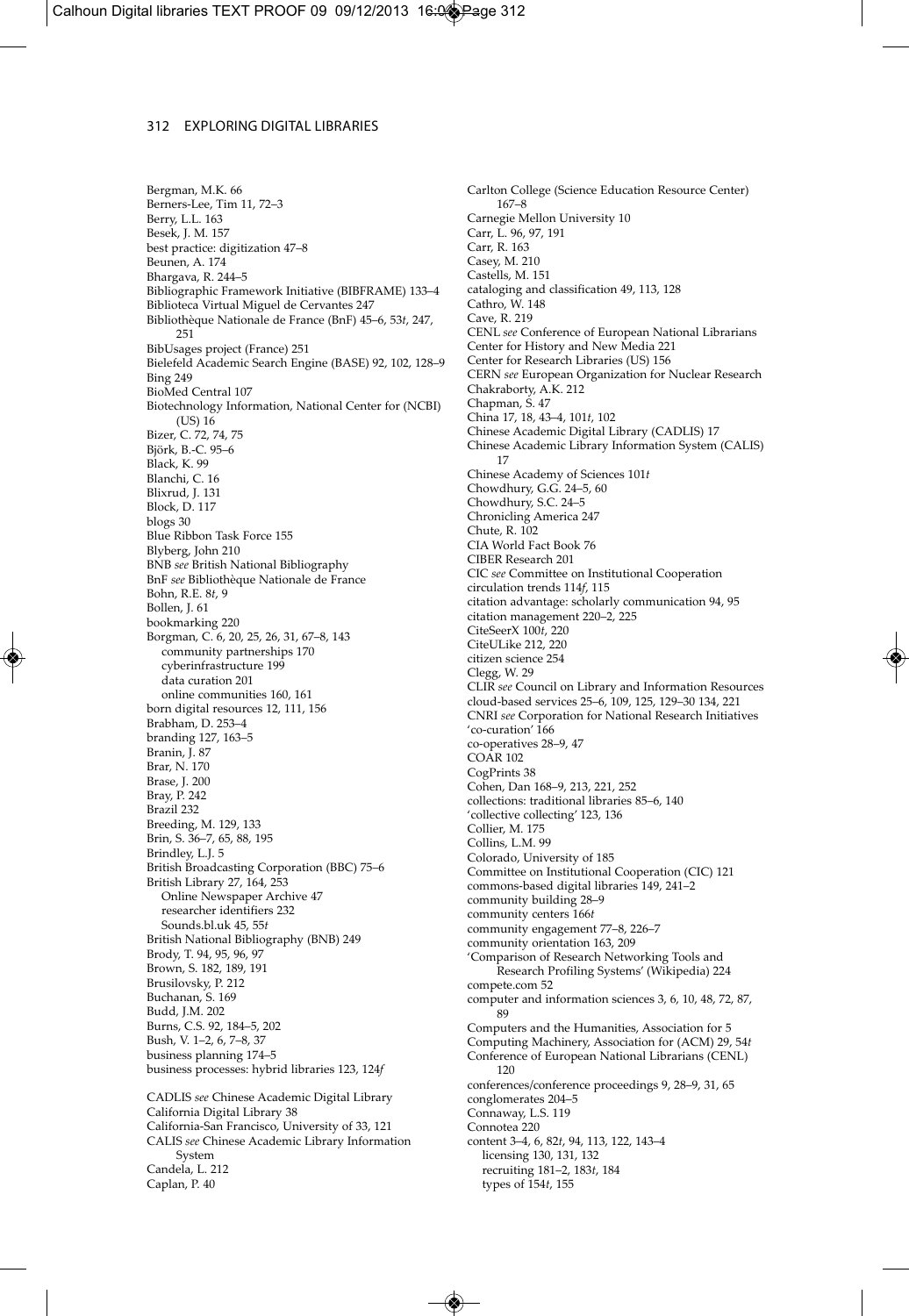useability of 167–8, 169, 170*t*, 171 *see also* e-content Conway, P. 154 Cool, C. 29 copyright 34, 121–2, 130, 147 key issues 79–80, 81–2t CORE 10 Cornell University 12, 41, 99, 172, 202, 222 Cornish, G.P. 79 Corporation for National Research Initiatives (CNRI) 61 Corrall, S. 29, 201 costs: repositories 92 Council on Library and Information Resources (CLIR) (US) 47 Cousins, J. 252 Covenant University (Nigeria) 243 Covey, T. 182, 188, 189 Cox, J. and L. 235 Cramer, T. 109 Crane, G. 253 Craven, J. 144 crawling: web 24, 86, 88, 113, 125, 149, 204 Creaser, C. 144, 192 Creative Commons CC0 1.0 Universal Public Domain Dedication 248 Crosas, M. 200 CrossRef 39, 233–4 CrossRef DOI Resolver 247 Crow, R. 152 crowdsourcing 251, 252–4 Crowston, K. 254 cultural and heritage collections/organizations 7, 10, 14, 17, 77, 99, 133 early defining digitization projects 43–7 Google and 195 hybrid libraries 116, 118 linked data 247–8 public-private partnerships 174 social role 145, 148, 149–50, 152, 153, 156 *Current Cites* 30 cyberinfrastructure 199 Cybermetrics Lab 91, 92, 100*t* 'd-facts' 153 *D-Lib Magazine* 29–30, 59–60, 61, 62*t*, 63, 64*f*, 65 D4Science-II project 203 DAI *see* Dutch Author Identifier Daniel, R. 50 DAREnet 102, 203 DARPA *see* Defense Advanced Research Projects Agency DART 200 Das, A. K. 17 data curation 200–1, 202 'data deluge' 199 Data Digital Libraries (France) 247 Data Hub 75, 246 DataCite 200 DataOne 200 DataVerse Network (DVN) 200 Davis, P. M. 148–9 DBPedia 72 De Angeli, A. 225, 226*t* De Castro, P. 107 De Laurentis, C. 152 De Rosa, C. 164 De Roure, D. 108 Deegan, M. 25, 144, 150, 151, 152, 255 deep web 66 Defense Advanced Research Projects Agency (DARPA) 2, 15, 61

delicious.com 220 DeLIver *see* Desktop link to Virtual Engineering Resources DELOS definition of digital libraries 20 Network of Excellence on Digital Libraries 212 Reference Model/Manifesto 203 Dempsey, L. 12, 16, 119, 144, 153, 239 hybrid libraries 135, 136 Denicola, R. C. 186 depositing 96, 97, 108, 205 mandates 190–2 open access repositories 181, 182, 187 Desktop link to Virtual Engineering Resources (DeLIver) 34 destination sites 196 Dewey Decimal Classification System 49 Dialog 3 Dickinson, D. 180, 204 DIEPER 43 Digital Commons 97 Digital Curation Centre (UK) 154 'digital divide' 23, 44, 144–5, 205 *Digital Futures* (Deegan and Tanner) 255 digital libraries definitions 18–20, 21–3*t*, 24–6 early developments 1–7 funding 13–15 key outcomes 27*f* motivating factors for 7, 8*f*, 9–10 sample of working libraries 51, 52, 53–6*t* as 'socio-technical systems' 60 University of Virginia 12, 99 *see also* Fedora Virginia Tech 55*t see also* NDLTD vision for 6–7 Digital Library for Earth Science Education (DLESE) 167 Digital Library Foundation 14 Digital Library of India 17 Digital Library Initiative (DLI-1/-2) 15, 16, 36, 37, 142 Digital Library Manifesto (DELOS) 212 Digital Museum Project (China) 102 Digital Object Identifier (DOI) 39, 200, 231 Digital Public Library of America (DPLA) 121, 168–9, 248, 252 digital reformatting *see* digitization Digital Repositories Programme (Joint Information Systems Committee (JISC)) 107 Digital Shift, The (blog) 30 digital value chain 152–3 Digital Vita 224 digitization 7, 10, 43–8, 122–3, 250 research library collections 119–23 Directory of Open Access Journals 25 Directory of Open Access Repositories (OpenDOAR) 91, 92, 93–4, 95*f*, 97–8 'disaggregated' model: scholarly content 152 discipline-specific reward systems 192–3 disclosure 132–3 discoverability 86, 119, online communities 165 disclosure/visibility 132–5 hybrid libraries 124, 125 institutional repositories 197*t* researchers 228–9 scholarly communication 77, 93–4, 95*f*, 96–7, 125–9 services 126–9, 135 distributed digital libraries 24 Distributed Proofreaders 253 DLESE *see* Digital Library for Earth Science Education DLI-1/-2 *see* Digital Library Initiative DOI *see* Digital Object Identifier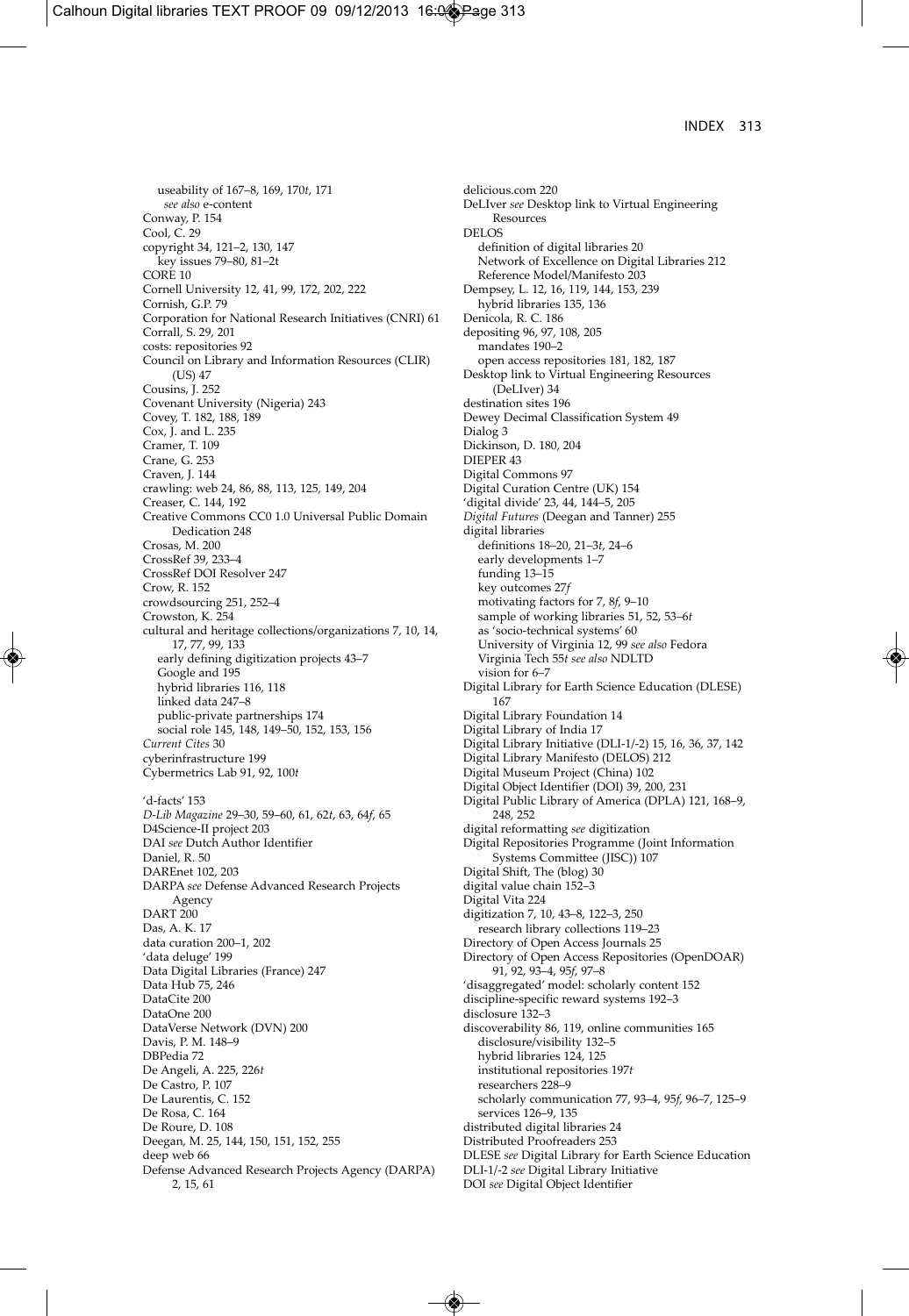Dougherty, D. 210 DPLA *see* Digital Public Library of America DRIVER 96, 102, 203 Drupal (web content manager) 108 Dspace 172, 243–4 repositories and 92, 97, 98–9, 101*t*, 105, 106, 107 Dublin Core Metadata Initiative/Element Set 30, 48–9, 73 Dunhuang Caves 43–4 Dunleavy, P. 221–2 Duranceau, E.F. 107, 194 Duraspace 98–9, 109 Dutch Author Identifier (DAI) 231*t*, 232 Dutta, C. 17 DVN *see* DataVerse Network EAD *see* Encoded Archival Description Earth Science Education, Digital Library for (DLESE) 167 e-books 115–16, 118, 126, 131, 135, 163, 253 e-commerce 249 economic sustainability 83 economic value 151–3 e-content 33, 115–16, 118, 126, 127, 129 *see also* content ecosystem 203–4, 206*f* e-Depot (Netherlands) 34 e-discussion lists 30 EDM *see* Europeana Data Model educational digital libraries 150, 167, 219 *see also* teaching and learning communities Eduserv 109 Egypt 18, 173*t* e-health 214 'e-inclusion' 144 Eisenberg, M.B. 112 e-journals/serials 33, 115, 117*f*, 131, 134, 154*t*, 235 *see also* journals/serials 'electronic campus' 5 'electronic library' 15, 19 eLib Programme (UK) 5, 15, 29, 33 E-LIS 100*t* Elsevier 31, 33, 54*t*, 222, 224, 233 empowerment 148–9 enabling technologies 82*t*, 84, 124*f* hybrid libraries 131, 132, 133, 135, 136 Encoded Archival Description (EAD) 6 Endeca 128–9 EndNote 221 end-users: academic institutions 185 EPrints *see* GNU EPrints EPUB (e-book format) 115 e-publishing (UK) 33 e-research 199–202 e-resources 112 discovery services 126, 133 licensing 131, 132 management systems (ERMs) 131, 135 Erway, R. 172, 174, 179 e-science 199, 201 ethical sustainability 83 European Commission (EC) 16–17, 26, 102, 120, 144, 216 open access 186, 187 European Committee for Standardization 107 The European Library (TEL) 68, 120, 127 European Organization for Nuclear Research (CERN) 11, 101*t* European Research Council 190 Europeana 106, 121, 122, 134, 135, 153, 203 knowledgebases/registries 164, 166 linked data 247–8, 251–2, 253

Europeana Data Model (EDM) 248 Ex-Libris 41 eXtensible Markup Language (XML) 73, 103–4 Eysenbach, G. 94, 95, 214 Facebook 225, 231, 242 FamilySearch Indexing 164, 253 Fazel-Zarandi, M. 224 federated searching 127–8 Fedora *see* Flexible Extensible Digital Object and Repository Architecture 'Fedorazon' 109 fee-based digital libraries 25, 26, 149 Fenner, M. 221, 230 Ferreira, M. 192 Finch Report (2012) (UK) 187, 216 Find in a Library service 134 Finland 117 '5S' framework (Streams, Structures, Spaces, Scenarios, and Societies) 20, 59 Fleet, C. 253 Flexible Extensible Digital Object and Repository Architecture (Fedora) 12, 92, 99, 105, 107, 108 Flickr 149, 153, 165, 241–2 Flickr Commons 242 Follett report 5, 15 force field analysis 205, 206*f* Foresite 106 format-based digital libraries 54–5*t*, 150 foundations: community building 28–9 Fox, E. A. 12, 14, 19, 142, 143 *Framework of Guidance for Building Good Digital Collections, A* (National Information Standards Organization) 47–8 Framework Programmes (European Commission) 16–17 France 13, 45–6, 53*t*, 140, 173*t*, 247, 251 Fransen, J. 125 Freebase 76 French Publishers Association 46 French Society of Literary Authors 46 Fressard, O. 140 'frozen' digital libraries 212 full-text repositories 19, 34 funding 13–15, 28, 99, 105, 120, 239–40 academic libraries 5 deposit mandates 190 early development and 51, 53–6*t* impact of shifts in 31–2 online communities 171–2, 173*t*, 174–6, 177 open access and 186–7 Funding Councils (UK) 186, 187 future digital resources 12 GABRIEL *see* Gateway and Bridge to Europe's National Libraries Galaxy Zoo 254 Gallica 45–6, 53*t*, 150, 162, 164, 247, 251 Garcia-Molina, Hector 37, 69 Gateway and Bridge to Europe's National Libraries (GABRIEL) 127 Gazan, R. 241 Geleijinse, H. 32 genre-based digital libraries 54–5*t*, 150 Georeferencer 253, 254 geospatial communities 6 Germany 173*t* Gerolimos, M. 240–1 Ginsparg, P. 4, 35, 36, 163 Gipp, B. 24, 244

# www.alastore.ala.org

global digital library 26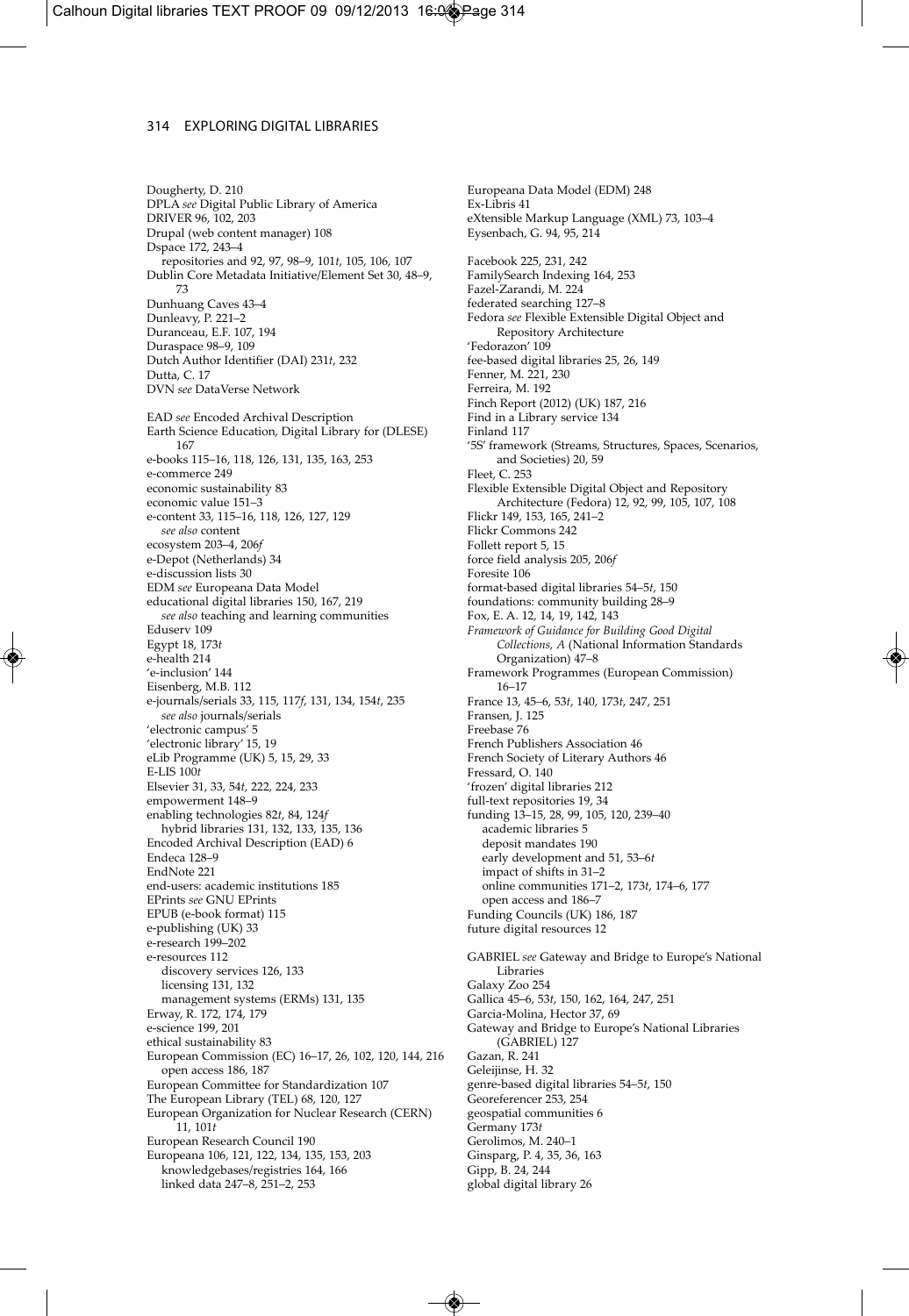GNU EPrints (software) 42, 106, 107, 232 mobile devices 243 repositories and 91, 92, 97, 98 Goble, C. 108 Goertzen, M. 227 Gold, A. 200 Gold open access 187 Gonçalves, M.A. 20 Google 5, 34, 37, 65, 93–4, 119–20, 231 educational digital libraries 167 information-seeking behaviors and 113 metadata 249 subject-based repositories and 180 Google Books 115, 134 Google Knowledge Graph 75, 76 Google Library Project 121, 250 *Google and the Myth of Universal Knowledge: a view from Europe* (Jeanneney) 120 Google Scholar 24, 30, 31, 67, 93–4, 132, 134 citation management 222 open access 195, 196, 204, 205 Gore, Al 14 Göttingen University 43 government agencies 183*t*, 186 Green open access 187 Green, R. 108 Greenstein, D. 14 Greenstone (software) 44, 46, 243 Griffin, S. 31 Gruzd, A. 227 Guédon, J.-C. 187 Gutenberg Bibles 44 *see also* Project Gutenberg Guthrie, K. 174–5 Hagedorn, S. 71, 101 HAL Institut National de Recherche en Informatique et en Automatique Archive Ouverte (HAL-INRIA) 101*t*, 164 HAL Sciences de l'Homme et de la Société (HAL-SHS) 101*t* Hammond, T. 220 Handle System 39 Hanlon, A. 189, 194 Hanson, C. 113, 125, 132 Hargreaves Review of IP and Growth (UK) 80 Harle, J. 144 Harley, D. 151 Harmony Project 222–3 Harnad, Stevan 34, 94, 95, 187, 190–1 Harriman, J. H. P. 175 Harris Interactive 112 Hart, Micheal 17, 163 Harvard Depository 117 Harvard Law School 190 Harvard University (Faculty of Arts and Science) 190, 200 harvesting: metadata 45, 86, 100, 101, 223 Haslhofer, B. 106 HathiTrust Digital Library 121–2, 128 Head, A.J. 112 Health, National Institutes of (NIH) (US) 16, 95 healthcare *see* medicine and healthcare Heath, T. 72, 74, 75 Heery, R. 203 Heidari, A. 144 Hendler, J. 73 Henry, G. 136, 144 Henty, M. 97 Hessel, H. 113, 132 heterogeneity 67–8

Hewlett Packard (HP) 98, 172 Hey, T. 199 Hill, A. 232 Hirtle, P.B. 79 historical pictorial collections 47, 241–2 History and New Media, Center for 221 Hitchcock, S. 41, 154 Hochstenbach, P. 102 Holley, R. 253 Horava, T. 131 hosts 183*t*, 184 *How Much Information?* (Bohn and Short) 8*t*, 9 Howe, Jeff 252 HTTP *see* Hypertext Transfer Protocol Hudson, E. 79 Hull, D. 212 Hull, University of 108 human-centered design *see* user-centred design Humanities Media Interface (HUMI) 44 humanities research 5, 164, 182, 253 HUMI *see* Humanities Media Interface Huntington, P. 188 hybrid libraries 12–13, 24–5, 66, 111–13, 135–7, 200 changing collections 116, 117*f*, 118–19 changing technologies 123, 124*f*, 125 changing use and engagement with 114*f*, 115–16 digitizing research library collections 119–23 E-resource management 131–5 interoperability/discoverabilty 40, 68, 87, 125–9 licensing terms and conditions 130–1 next-generation systems (cloud-based) 129–30 timeline 90*f* Hydra project 108, 213 hyperlinking systems 19, 34, 88 Hypertext Transfer Protocol (HTTP) 73, 104 i2010 Digital libraries 120, 121, 144 IDEALS repository (University of Illinois) 154 identifiers 11, 39, 73, 74, 246–7 IEEE Explore 24, 195 IEEE (formerly Institute of Electrical and Electronics Engineers) 29 IFLA *see* International Federation of Library Associations Illinois, University of 17, 154 IMLS *see* Institute of Museum and Library Services INASP *see* International Network for the Availability of Scientific Publications indexing 7, 9, 11, 19, 24, 88, 128 associative 37, 65 by Google 113, 119 deep web 66 family history 253 search engines 218 India 17, 18 InfoPro Technologies 3 informatics communities 6 Information Access Platform (Endeca) 128–9 information consumption 8*f*, 9 'information network overlay' 21 information retrieval (IR) theory and systems 3, 12 'information superhighway' 4 information-seeking behaviors 111–13 initial funding 172 Institut Cartografic de Catalunya 253–4 Institute of Electrical and Electronics Engineers *see* IEEE Institute of Museum and Library Services (IMLS) 16, 115 Institute for Statistics (UNESCO) 226 institutional repositories 89, 91, 92, 96–7, 109, 179, 196, 197*t*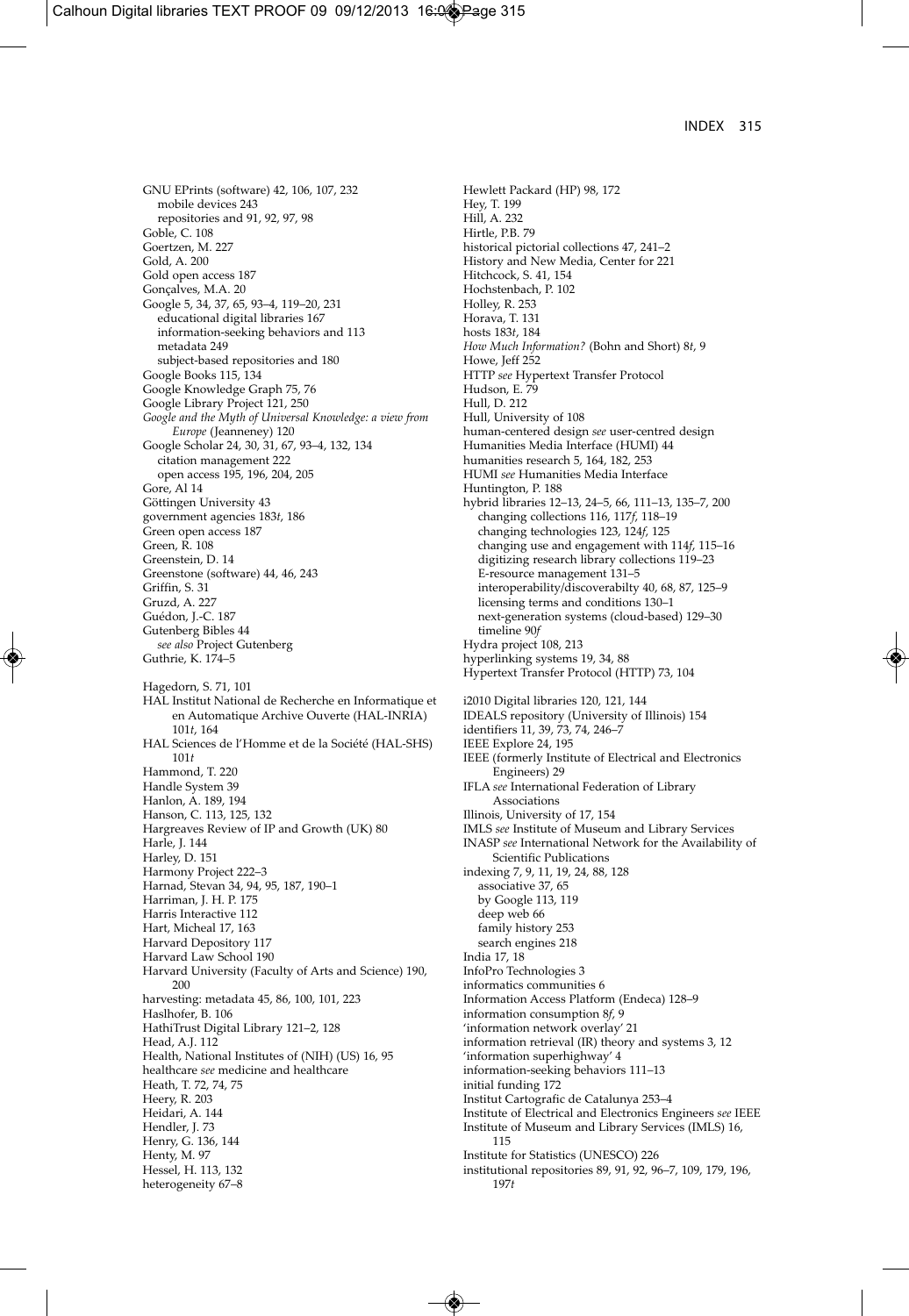content 94, 95*f* mediated deposit 194 social role 154 traditional scholarly reward system 216 value propositions 182, 183*t*, 184 institutions 14, 28–9 47 'intellectual infrastructure' 142, 156 Intellectual Property Office (UK) 78–9 intellectual property rights 78–80, 120, 123, 130, 148 interfaces *see* software-to-software interfaces; user interfaces interlibrary lending 4 International Conference on Open Repositories (2009) 228 International Conference on the World Wide Web 72, 73 International DOI Foundation 39 International Dunhuang Project (IDP) 43–4 International Federation of Library Associations (IFLA) 23, 187 International Network for the Availability of Scientific Publications (INASP) 89 International Publishers Association 187 international repositories 100 International Standard Name Identifiers (ISNIs) 230, 231*t*, 234 International Standards Organization (ISO) 68–9, 230 internet 3, 4, 5, 6, 9, 11, 90*f* Internet Archive (IA) 14, 17, 55*t*, 120, 121, 163, 164 Internet Public Library 150 interoperability 7, 12, 37–40 hybrid libraries 123, 124, 125–9 as key challenge 65–71 repositories 101, 102, 107, 108, 204 *see also* reference linking Ireland 201 Iriberri, A. 160, 167, 169, 171, 180, 181 Islandora 108 ISNIs *see* International Standard Name Identifiers ISO 23950 (Z39.50) (International Standards Organization(ISO)) 38, 68–9, 127–8 ISO *see* International Standards Organization ITHAKA 112–13, 195, 216, 218, 225 online communities 170, 173, 174, 175 Jaeger, P.T. 140, 141 Japan 43, 44, 232 Jeanneney, J.-N. 120 Jeevan, V.K.J. 115 Jefferson, Thomas 143 Jilovsky, C. 117 JISC *see* Joint Information Systems Committee (JISC) (UK) Johns Hopkins University 106, 202 Johnson, T.R. 224 Joint Information Systems Committee (JISC) (UK) 15, 16, 29–30, 45, 98, 203 repositories 106, 107, 108, 109 researcher identifiers 232 Jones, R. 107 journals/serials 184–5, 187, 188, 195, 207 *see also* e-journals Jouve Group 46 **ISON 104** JSTOR 25, 42–3, 54*t*, 106, 164 Kahle, B. 14, 17, 163 Kahn Wilensky architecture 11, 39, 87, 213, 246 Keio University (Japan) 44 Kell, D.B. 212 Keller, M.A. 72

Keller, K. L. 163

Kennan, M.A. 191, 201, 202 Kenney, A.R. 47 Kenyon, A.T. 79 Kieft, R. 123–4 Kim, J. 182, 188, 192–3 knowledge economy 151 Knowledge Ecosystem model 203 'knowledge map': digital library field 60 knowledge work 150–1 knowledgebases 131, 134–5 Konsta, R. 241 Kowal, K.C. 253 Kress, N. 123–4 Krichel, T. 227 Krowne, A. 149 Kumar, B. 17 Kushmerick, A. 228–9, 233 Lage, K. 170 Lagoze, C. 18, 20–1, 50, 66–7, 69, 86, 105 Lampert, C. 166 Lana, A. 202 Lane, J. 228 Lankes, R.D. 140, 212, 255–6 LANL *see* Los Alamos National Laboratory Large, J.A. 69, 70 large-scale funding 13, 15, 17–18, 31 Lassila, O. 73 Lattes Platform 231*t*, 232 Lavoie, B. 119, 136, 144, 153 Law, D. 5, 240, 255, 256 legacy collections 12, 118, 250 legal deposit 34, 46, 95, 148, 157 legal frameworks 156–7 Leggott, M. 108 Lercher, A. 182 Leroy, G. 160, 167, 169, 171, 180, 181 Lesk, M. 176 Leuven University 175 Levy, D. M. 23 Lewis, S. 107 Li, Y. 249 librarianship education 29, 49 libraries *see* digital libraries; traditional libraries Libraries Action Plan (European Commission) 16–17 *Libraries of the Future* (Licklider) 2, 26 Library 2.0 concept 210 Library Associations, International Federation of (IFLA) 23, 187 Library of Congress (US) 4, 16, 53*t*, 109, 120, 133–4, 140, 241–2 Library and Information Networking, UK Office for (UKOLN) 5 *Library Journal* 116 library management systems 123 Library Materials Survey (2012) (US) 116 Library Resources, US Council on 2 'library without walls' 19 LibraryCrunch 210 LibrarySearch 200 LIBRIS 247 licensing 115–16 118, 155, 189 hybrid libraries 130–1, 132, 135 Licklider, J.C.R. 2, 26, 245, 256 Liew, Chern Li 60, 144, 170 life-cycle model: online communities 160, 161*f*, 169, 176–7, 180, 219 linked data 104, 105, 133, 245–50 applications for 71, 72, 74, 75–7 LinkedIn 225 Linking Open Data Project 74–5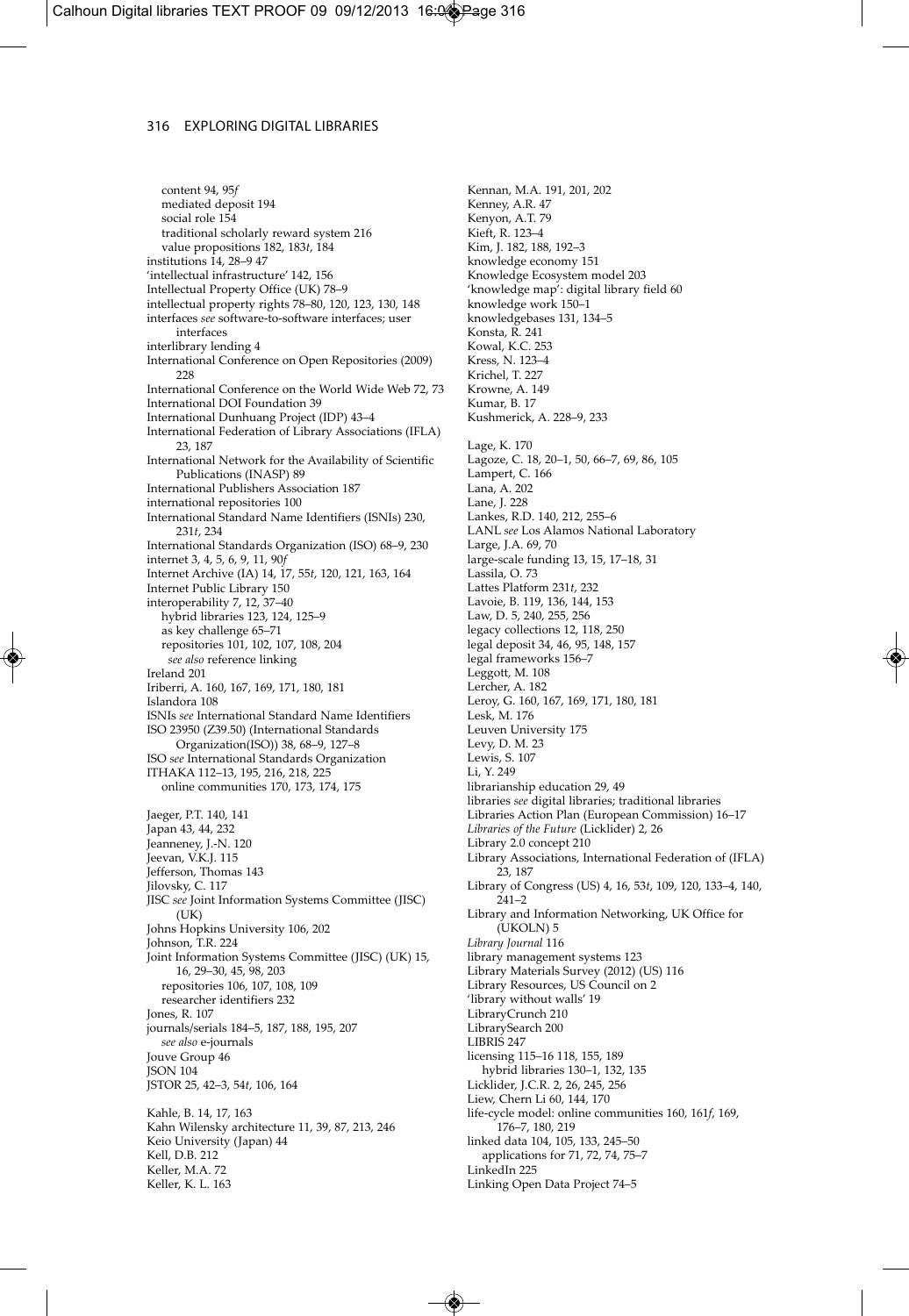Lippincott, J. K. 243 literature: key themes 19, 29, 30*f*, 32, 160 concept map 59–61, 62*t*, 63, 64*f*, 65, 139 Liu, Y.Q. 29, 230 Live Search Books 120, 121 Los Alamos National Laboratory (LANL) 41, 53*t*, 102–3 Los Alamos Physics Archive 34–5 Lossau, N. 102 Lowry, C. 131 Loy, M. 173 Lund University (Sweden) 129 Luther, J. 218–19 Lyman, P. 23, 66 Lynch, C.A. 28, 31–2, 35, 50, 69, 96, 239 Ma, Y. 29 Machine-Readable Cataloging (MARC) 4, 5–6, 48, 49, 134 machine-to-machine data exchange 72 Madison, James 140 Making Institutional Repositories A Collaborative Learning Environment (MIRACLE) 184, 185 Malpas, C. 122 Manchester, University of 232 Manduca, C.A. 167, 168 Maness, J.M. 185 Manghi, P. 102 MARC *see* Machine-Readable Cataloging Markey, K. 96, 181 Maron, N. 173 Marshak, D. W. 224 Marshall, C.C. 23 'mashups' 104, 211 Maslov, A. 106 mass digitization 10, 81*t*, 250 hybrid libraries 117, 119, 120, 122–3, 135, 136 preservation and 154*t* Massachusetts Institute of Technology (MIT) 2, 98, 101*t*, 172 massive open online courses (MOOCs) 168 materials budgets 116 McCain, K. 3 McClure, C.R. 140, 141, 143, 209 McDonald, R.H. 97, 191 McGovern, N.Y. 156, 191–2 Mead Data Central 3 media sites 113 mediated deposit 194 'Medicine 2.0' (Eysenbach) 214 medicine and healthcare 214, 218, 247 Medline 247 Mellon Foundation 101, 105, 122, 172, 183 'memex' 2, 37, 86 Mendeley 164, 212, 221–2, 225, 226*t* Menendez, M. 225, 226*t* Menestrina, Z. 225, 226*t* Mercer, H. 97 Mercury 10 MetaArchive Cooperative 156 metadata 11, 25, 101, 103, 126, 156 early development 48–51 linked data 248, 249 metasearch 127–8 Meyer, L. 155–6 Miaskiewicz, T. 185 Michigan, University of 33, 101 microdata 249 Microsoft 120, 121, 231 Microsystem and Information Technology, Shanghai Institute of 101*t* Miller, R. 131

Million books project 18 MIMAS Names Project 231*t*, 232 Minnesota, University of 113, 124, 125, 132 MIRACLE *see* Making Institutional Repositories A Collaborative Learning Environment mission-directed digital libraries 55–6*t* MIT *see* Massachusetts Institute of Technology Mitchell, C. 243 Mitchell, E. 245 mobile devices 144, 211, 243–4 Moen, W. E. 68 Monash University 200 MOOCs *see* massive open online courses Moore, G. 181, 186, 188, 192, 193 Moravian Library 253 Morris, S. 188 Mostafa, J. 61 multimedia resources 249 Museum and Library Services, Institute of (IMLS) 16, 115 MusicBrainz 76 NACSIS-ELS 43 name authority control systems 229 Name Identifier Summit (2009) 233 Names Project (UK) 232 NASA *see* National Aeronautical and Space Agency Nationaal Archief (The Hague) 253 National Aeronautical and Space Agency (NASA) 15, 100*t*, 101*t* National Center for Biotechnology Information (NCBI) (US) 16 National Center for Supercomputing Applications (NCSA) (US) 48 National Digital Information Infrastructure and Preservation Program (NDIIPP) (US) 153, 157 National Digital Library Project (NDLP) 16, 251 National Information Standards Organization (NISO) (US) 41, 47–8 National Institutes of Health (NIH) (US) 16, 95, 186, 190, 191, 223 national libraries digitization programs 13, 45, 53*t*, 116, 135, 149–50, 156–7 success factors 162 National Library of Australia (NLA) 46, 53*t*, 148, 253 National Library of New Zealand 44, 46 National Library of Scotland 253 national programs (US) 16 National Science Digital Library (NSDL) (US) 102, 167, 168 National Science Foundation (NSF) (US) 1, 29, 36, 41, 61, 105, 143 e-research 199, 201 funding from 15, 16 National Taiwan University 101*t* National Virtual Observatory (US) 106 national-level research evaluation 232 Nature Publishing Group 220, 233 NCBI *see* National Center for Biotechnology Information NCSA *see* National Center for Supercomputing Applications NCSTRL<sub>38</sub> NDIIPP *see* National Digital Information Infrastructure and Preservation Program NDLP *see* National Digital Library Project NDLTD *see* Networked Digital Library of Theses and Dissertations NEDEC *see* Northeast Document Conservation Center needs 181, 182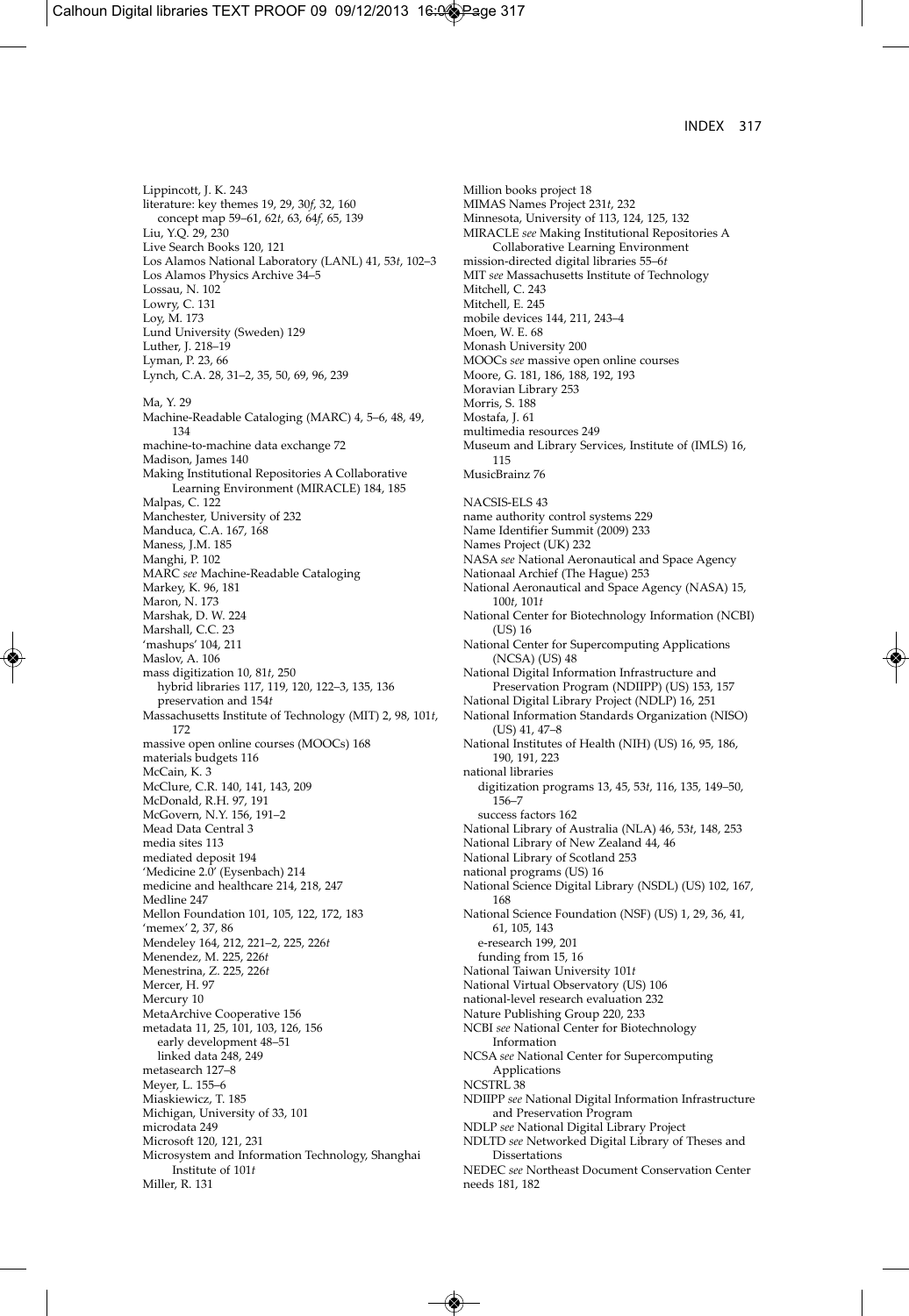assessment 45, 162–3, 170 orientation 165, 166*t*, 167–9 negotiation: licensing 130, 131, 135 Netherlands 13, 96, 129, 141, 148, 203 researcher identifiers 231*t*, 232 scholarly communication 32, 34 Networked Digital Library of Theses and Dissertations (NDLTD) 55*t*, 68 new digital resources 12 New York University 122 New Zealand 13, 44, 46, 201 newspapers 46, 47, 148 Newton, M.P. 183, 186 next-generation hybrid library systems 129–30 repositories 108–9 Nguyen, Son Hoang 28, 60 Nicholas, D. 188 Nielsen, J. 169 NIH *see* National Institutes of Health NISO *see* National Information Standards Organization Niu, J. 229 NLA *see* National Library of Australia non-digital collections 12, 66, 86, 87, 111, 127 Norris, M. 93–4 North Carolina State University 128–9, 249 Northeast Document Conservation Center (NEDEC) 47 Norway 232 Nottingham University 189 NSDL *see* National Science Digital Library NSF *see* National Science Foundation (US) OAI *see* Open Archives Initiative OAI2LOD Server 106 OAIS *see* Open Archival Information System OAIster 101, 93–4, 203 OASIS *see* Organization for the Advancement of Structured Information Standards Object Reuse and Exchange (ORE) 104–6 O'Brien, A. 29, 196 O'Brien, P.S. 93, 195, 244 Ockham Initiative 213 OCLC 134, 156, 249–50 OCLC Online Computer Library Center (formerly Ohio College Library Center) 4, 48, 49 OCLC Research 40, 122 O'Connor, S. 117 OECD *see* Organization for Economic Cooperation and Development *OECD Principles and Guidelines for Access to Research Data from Public Funding* (Organization for Economic Cooperation and Development) 199 Ohio College Library Center (later OCLC Online Computer Library Center) 4 Oliver, K. B. 91 Onaifo,, D. 66, 195, 244 one universal digital library 14–15 ongoing funding 172 online communities 52, 176–7 community and needs orientation 165, 166*t*, 167–9 funding and sustainability 171–2, 173*t*, 174–6 growth and quality content 171 inception of 162–5 sustainability 159–60, 161*f*, 162 user-centered design/ease of use/reliability 167, 169, 170*t*, 171 online information industry 3–4, 6, 9 Online Newspaper Archive (British Library) 47 OpCit *see* Open Citation Project open access 17, 18, 87, 135, 147–8 copyright 82*t*, 188–9

cultural and heritage content 148 deposit mandates 190–2 digital divide 144 early development 34–5, 41–2 future trends 198–205, 206*f* Google 194–6 intellectual property rights 78 licensing 130 policy and legal frameworks 186–7 repositories 204–5, 207–8 scholarly information 93–4, 95*f*, 96–7, 148, 151, 152 self-archiving 192–4 subject-based repositories 179–80 support and advocacy for 98 sustainability 174 value of institutional repositories 180–2, 183*t*, 184–6, 196, 197, 198, 218 Open Access Journals, Directory of 25 Open Access Repositories, Directory of (OpenDOAR) 91, 92, 93–4, 95*f*, 97–8 Open Archival Information System (OAIS) 156 Open Archives Initiative (OAI) 69, 91 Object Reuse and Exchange (ORE) 104–6, 245, 248, 249 Protocol for Metadata Harvesting (OAI-PMH) 38–9, 91, 100, 101 Open Citation Project (OpCit) 41–2, 91 Open Content Alliance 17, 120 Open Contributor and Researcher ID (ORCID) 231*t*, 233–4 open data interchange 25–6 Open Journal demonstration project 40 open repositories 219 Open Repositories Conference (2008) 106 Open Repositories, International Conference on (2009) 228 OpenDOAR *see* Directory of Open Access Repositories OpenID 231*t* OpenURLs 40–1 Oppenheim, C. 93–4 ORCID *see* Open Contributor and Researcher ID ORE *see* Object Reuse and Exchange O'Reilly, Tim 210, 239 Organ, M. 94 Organic ePrints 100*t* Organization for the Advancement of Structured Information Standards (OASIS) 92 Organization for Economic Cooperation and Development (OECD) 199 orphan works 81*t* Ostrow, S.E. 47 outcomes-based assessment 140, 141, 157–8 Overly, E.A. 16 Paepcke, A. 69 Page, L. 36–7, 65, 88, 195 PageRank 36–7, 65, 88 Palmer, C. L. 183, 186, 192 Papers Past 44, 46, 54*t*, 162 parent institutions 183*t*, 185 Park, T.K. 62 'participatory librarianship' 256 partnerships 28–9, 118, 121, 170, 202, 250, 252 knowledgebases/registries 134, 135 public–private 174 Pathways project (National Science Foundation) 105 Patron-Driven Acquisitions (PDA) 118 Payne, L. 123–4, 194 PayPal 231 peer-reviewed publications 60, 61, 65 Perseus Digital library 43, 53*t*, 100*t*, 253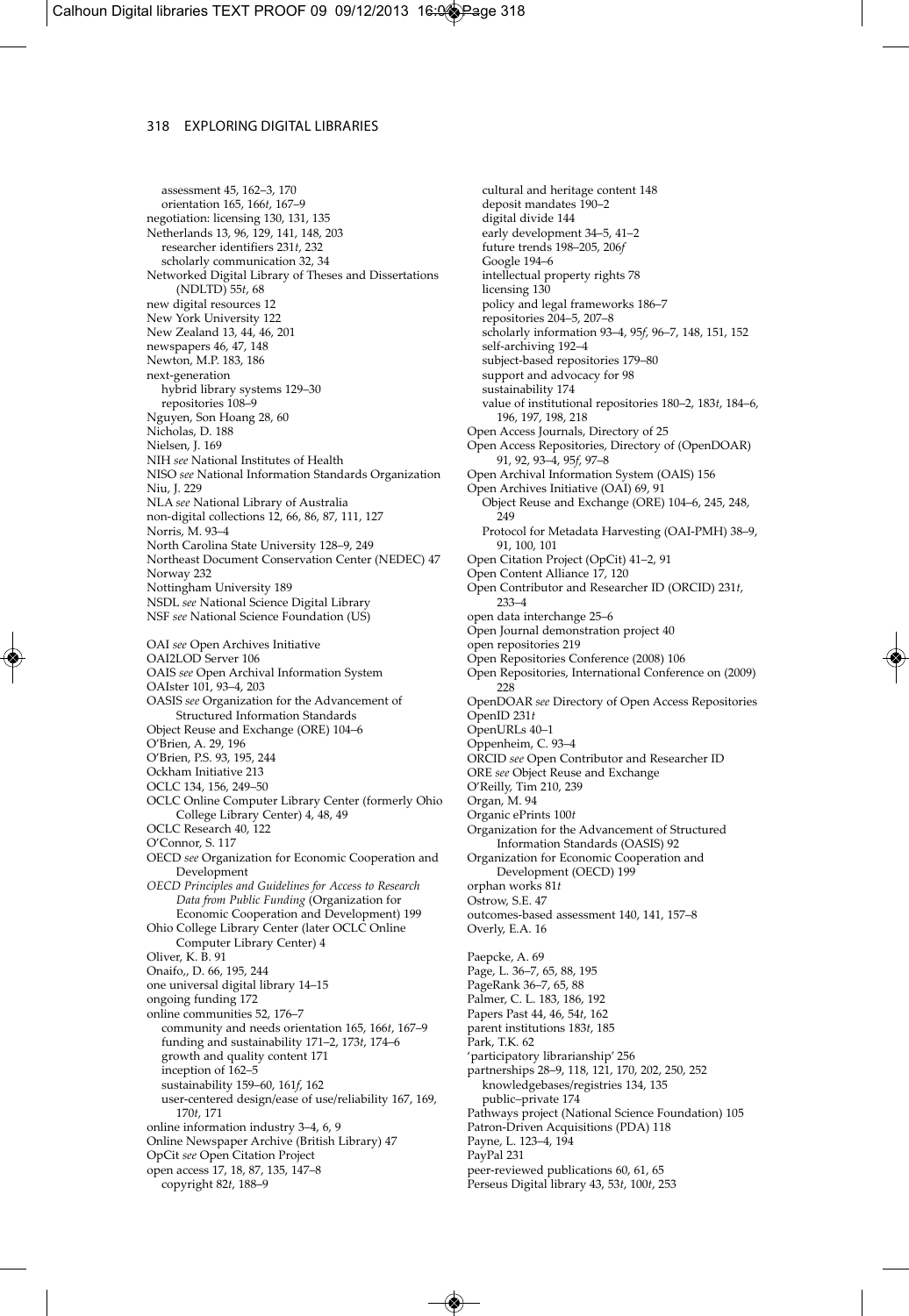persistent identifiers 39–40, 41, 69, 200, 228 Persistent Uniform Resource Locator (PURL) 40 personal computers 4, 11 personal digital libraries 149, 219–20, 221 Peters, D. 102 Pettifer, S.R. 212 Pew Internet Project 211, 243 photographic collections 46, 241–2, 253–4 Picture Australia 46 Pinfield, S. 15, 191 Pinterest 242 Pitti, D. 5 PlanetMath 149 Přidal, P. 253 Pomerantz, J. 59-60 portals 126–7 Powell, A.L. 61, 203 Powell, J.E. 99 Poynder, R. 191 pre-prints 34, 151, 192 Preserv 2 project 106 preservation 25, 34, 42, 47, 87, 108 copyright 81*t* hybrid libraries 117, 119 institutional libraries 197*t* intellectual/cultural assets 120, 121, 153, 154*t*, 155–7 social role 147*t* Priem, J. 218 Prince Edward Island, University of (UPEI) 108 Pringle, J. 233 print collection management 117 professional societies 7, 9 Proffitt, M. 165, 242 'Project Digitise' (British Library) 45 Project Gutenberg 17, 55*t*, 163, 164, 251, 253 *see also* Gutenberg Bibles Proquest 34, 233 Protocol for Metadata Harvesting (OAI-PMH) 100 proxy servers 132 public domain 81*t* public libraries 114*f*, 115, 140–1, 196, 209, 243, 244 Public Library Data Services (US) 114*f* Public Library Surveys (2009/2010) (Institute of Museum and Library Services) 115 public policy environment 156–7 publication patterns: digital library topics 30*f*, 31 public–private partnerships 174 publishers 7, 9, 233 Publishers Association, International 187 PubMed Central 16, 24, 89, 95, 114, 246 open access 190, 195 subject-based repository 100*t* Puckett, J. 221 PURL *see* Persistent Uniform Resource Locator 'push' initiatives 165 'Quand Google défie l'Europe' ('When Google Challenges Europe') (Jeanneney) 120 Queensland University of Technology 190 Ramirez, M. 189, 194 Ranking Web of World Repositories 91 Rasmussen, D. 66, 196, 244 RDA *see* Research Data Australia RDF *see* Resource Description Framework reach: scholarly communication 94, 95 read-only sites 21, 159, 212, 213, 251 Really Simple Syndication (RSS) feeds 220, 241 Rebollo, R. 200

ReCAP *see* Research Collections Access & Preservation

Recker, M. 167

recognition: branding 181 Red Sage 33 Reddy, Raj 18 reference linking 40, 69, 113 *see also* interoperability referrers 113, 165, 180, 195, 196, 242 reformatting *see* digitization RefWorks 221 registries 131, 134–5 Registry of Open Access Repositories (ROAR) 42, 91, 92, 97–8, 190 relevance 137 reliability: content 167, 169, 170*t*, 171 REMAP 108 remote access: e-resources 132 RePEc *see* Research Papers in Economics RepoMMan 108 repositories 11, 18 common search services 100, 101*t*, 102–3 current position and roles 93–4, 95*f*, 96–7 data re-use/disclosure/dissemination 104–7 evolution of 89, 90*f*, 91–3 international 100 multiverse of research and practice 88–9 next-generation 108–9 open access 41–2, 219 repository architecture 87 researcher idenitification systems 233 subject-based 99, 100*t* systems and software 97–9 traditional libraries 85–7 web crawling and indexing 88 web services 103–4 'Repositories and the Cloud' (JISC/Eduserv) 109 Research Assessment Exercise (2008) (UK) 232 Research Collections Access & Preservation (ReCAP) 122 Research Councils (UK) 186, 187 research data 154*t* Research Data Australia (RDA) 200 Research Excellence Framework (UK) 187 Research Information Network 201 Research Libraries, Association of *see* Association of Research Libraries (ARL) Research Libraries, Center for (US) 156 Research Papers in Economics (RePEc) 38, 89, 100*t*, 227, 231*t*, 233 ResearcherID 224, 231*t*, 233 researchers identifiers 227–30, 231*t*, 232–4 profiling systems 222–4 ResearchGate 225, 226*t* Resource Description Framework (RDF) 49, 73, 74, 76, 249 restricted-access 25–6 reward systems: scholarly 192–3, 216, 218 Reznik-Zellen, R. 90, 99, 180 Richardson, J. 200 Rider, F. 8, 9 Rieger, O. 181, 193, 216 rights: authors 188–9, 248 RLG Cultural Materials Alliance 172 ROAR *see* Registry of Open Access Repositories Rochester, University of 182, 184 Rodgers, R. 107 Romary, L. 97 Ronallo, J. 249 Rosa, I.B. da 243 Ross, S. 153 Rotenberg, E. 228–9, 233 Rowland, F. 93–4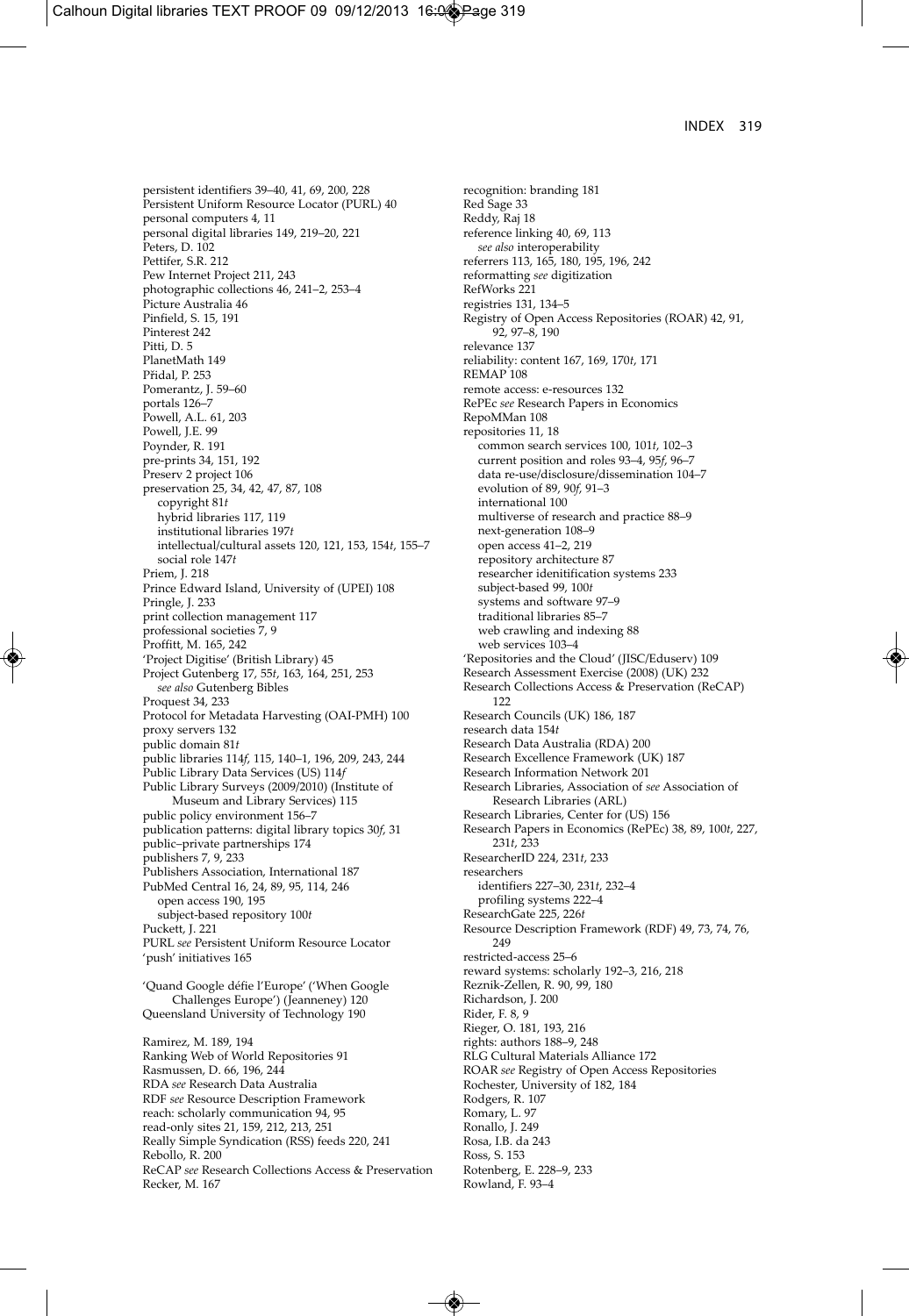Rowlands, I. 188 RSS *see* Really Simple Syndication (RSS) runaway growth 7, 8*f*, 9 Rusbridge, C. 12–13, 24 Rutner, J. 195 Safire, W. 252 Salako, A. 169 Sale, A. 191 Sanderson, R. 77 Santa Fe Convention 38 Sarr, N. 184 Sattler, K.-U. 71 Savenije, B. 141, 144, 148, 174 Schandl, B. 106 Schema.org 76, 249–50 *Scholar and the Future of the Research Library, The* (Rider) 8, 9 Scholar Universe 233 scholarly communication 6, 7, 9, 32–4, 35, 36, 42–3, 111 citation management 221–2 collaboration/process of knowledge 150–1 copyright 82*t*, 188–9 data re-use/disclosure/dissemination 104–6 linked data 246 open access 91, 93–4, 95*f*, 96–7, 135, 152, 207 self-archiving 192–3 social networks 225, 226*t*, 227 social role 145, 148, 207 social web 215*f*, 216, 217*f*, 218 scholarly name disambiguation 228–9, 230 Scholarly Publishing and Academic Resources Coalition (SPARC) 152 Scholar's Workbench 108 Schonfeld, R.C. 195 'School for Scanning' (Northeast Document Conservation Center) 47 Schrier, R.A. 241 Schwartz, C. 24 SciELO *see* Scientific Electronic Library Online Science Education Resource Center (Carleton College) 167–8 ScienceDirect 54*t* Scientific American 73 Scientific Electronic Library Online (SciELO) 56*t* scientific publications 8 Scientific Publications, International Network for the Availability of (INASP) 89 SciPlore 195 SciVal 224 Scopus 28, 31, 60, 231*t*, 233 Scotland, National Library of 253 search engine optimization (SEO) 93, 195–6, 244–5, 249 search engines 67, 128, 149, 204, 205, 218, 249 academic 195, 244 information-seeking behaviors 112, 113 visibility of repositories 93, 94, 125, 133 search services: repositories 100, 101*t*, 102–3 Search/Retrieve URL Service/Web Service (SRU/SRW) 68 Sefton, P. 180, 204 self-archiving 34, 35 open access 182, 187, 188–9, 191, 192–3, 194 semantic interoperability 69, 70–1, 107 semantic web 49, 71–7, 133, 223, 245–50 repositories 104, 105, 107, 108 *semantic web, The* (Berners-Lee, Hendler and Lassila) 73 Sen, B.K. 17 SEO *see* search engine optimization serials *see* journals and serials

Seventh International World Wide Web Conference 36– 7 SFX 41 SGML *see* Standard Generalized Markup Language Shanghai Institute of Microsystem and Information Technology 101*t* shared print repositories 123 Shen, X. 17 Sherpa RoMEO 98, 189 Shibboleth (authentication/authorization service) 132 Shirky, C. 255 Short, J.E. 8*f*, 9 Shreeves, S. L. 154, 194 SIDLP *see* Stanford Integrated Digital Library Project Simister, Shawn 76 Simons, N. 200 Simple Publishing Interface (SPI) 106, 107, 194 Simple Web-service Offering Repository Deposit (SWORD) 106, 107, 194, 206 Skinner, K. 156 Smith, A. 47 Smith, C. 192 Smith, K.K. 173 Smithsonian Institute 165, 242 SMO *see* social media optimization Snyder, S. 165, 242 Social Aspects of Digital Libraries Workshop (1996) 143 'social audits' 140 social environments 160, 161*f* social inclusion 144 social media optimization (SMO) 244–5 social networks: scholarly communication 225, 226*t*, 227 Social Science Research Network (SSRN) 89, 97, 100*t* social sustainability 83 social value 18–19, 20, 139–42, 157–8 community engagement 77 economic value 151–3 empowering/informing individuals 148–9 foundations of social role 142–4 intellectual property rights 78 knowledge work 150–1 open access 147–8 possible framework of social roles 144, 145*f*, 146–7*t* preservation of intellectual and cultural assets 153, 154*t*, 155–7 supporting teaching and learning 149–50 social web 136, 209, 223, 234–5, 254–6 citizen science 254 crowdsourcing 252–4 definition 211 digital libraries and 212–2, 214*f* digital libraries' social evolution 214, 215*f* dilemma of national/local collections focus 237, 238*f*, 239–41 large-scale libraries/portals/platforms 251–2 mass digitization 250 personalization/collaboration 219–24 reach/visibility of digital libraries 241–50 scholarly collaboration 222–5, 226*t*, 227–30, 231*t*, 232– 4 scholarly communication 215*f*, 216, 217*f*, 218 Web 2.0/Library 2.0 concepts 210 social websites 113 Society for American Archivists 5 software-to-software interfaces 103–4 *see also* user interfaces Somerville, M. M. 170 Sornil, O. 12 Sound Archive 162 Sounds.bl.uk. 45, 55*t Source Book on Digital Libraries* (Fox) 14, 142, 143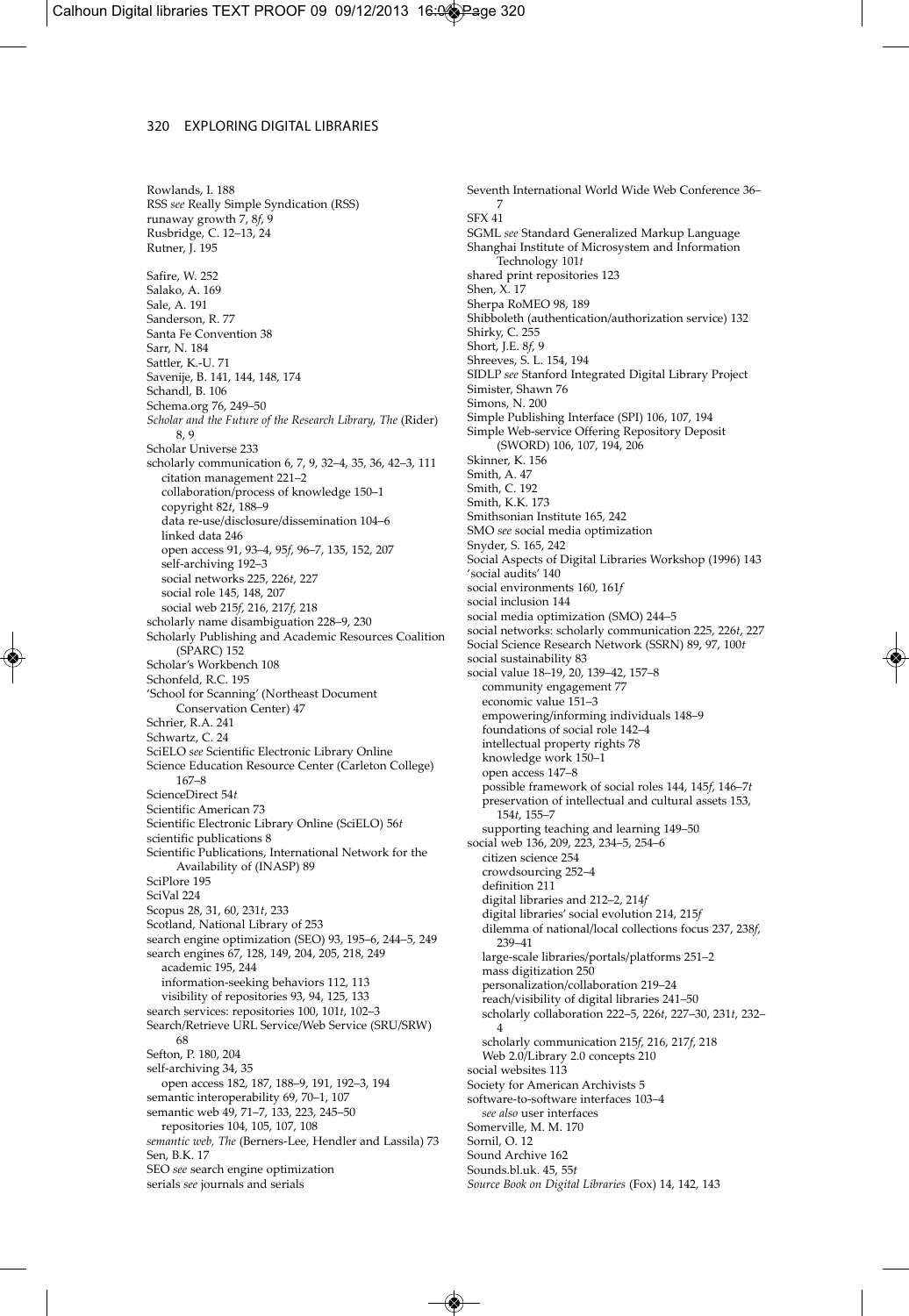Southampton, University of 41, 98 Spain 247 SPARC *see* Scholarly Publishing and Academic Resources Coalition special collections 116, 118–19, 170, 250 SPI *see* Simple Publishing Interface Spink, A. 29 Springer-Verlag 33 SRU/SRW *see* Search/Retrieve URL Service/Web Service SSRN *see* Social Science Research Network St Jean, B. 185 Standard Generalized Markup Language (SGML) 5, 6, 33 Standardization, European Committee for 107 standards 4–5, 48–51, 68–70 researcher identification 230, 231 Stanford Integrated Digital Library Project (SIDLP) 36– 7, 72 Stanford Prizes for Innovation in Research Libraries 247 Starting Point Digital Library 168 Stevens, R. 108 Streams, Structures, Spaces, Scenarios, and Societies ('5S' framework) 20 Suber, P. 190 subject-based repositories 53–4*t*, 99, 100*t*, 109, 174, 194, 219 content 94, 95*f*, 96 evolution of 89, 91, 92 social role 150, 154 Suchy, D. 243 Suleman, H. 24 Sumner, T. 185 Supercomputing Applications, National Center for (NCSA) (US) 48 superficial uniformity 69 SURF Foundation 96 sustainability 52, 80, 82–4, 83*f*, 155, 204 hybrid libraries 136 institutional libraries 197*t* online communities 159–60, 161*f*, 162, 171–2, 173*t*, 174–6 177 Sustainable Digital Preservation and Access (Blue Ribbon Task Force) 155 Swain, R. 91 Swan, A. 173, 174, 182, 184, 186, 189, 191 Sweden 247 SWORD *see* Simple Web-service Offering Repository Deposit syntactic interoperability 69, 70 Syracuse University (School of Information Studies) 254 systems and software 97–9, 171 tagging 242 Tammaro, A.M. 29 Tang, J. 223–4 Tanner, S. 25, 144, 148, 150, 151, 152, 255 Tarrant, D. 105, 106 Tarrant, J. 144 teaching and learning community 6, 19, 149–50, 180, 207, 219, 251 context of use 167, 168 *see also* educational digital libraries technological developments 2–6, 10–13, 36–41, 171, 239 hybrid libraries 123, 124*f*, 125 success factors 170*t* user-centred design 169, 170*t* Tedd, L.A. 69, 70 Teffeau, L.C. 183, 186 TEI *see* Text Encoding Initiative TEL *see* The European Library Tennant, Roy 30, 101

Ternier, S. 107 Texas Digital Library 106 Text Encoding Initiative (TEI) 5 Theses and Dissertations, Networked Digital Library of (NDLTD) 55*t*, 68 Thomas, C. 97, 191 Thomas, L.C. 243 Thomson-Reuters 31, 224, 233 Thorin, S. 14 Tilburg University 32, 33 Tonta, Y. 47 Toronto, University of 181 TRAC *see* Trustworthy Repositories Audit & Certification traditional libraries 2, 4, 6, 7, 10, 19, 25, 114 collections 85–7, 89 training digitization 47–8 librarianship 29 transitional collections 12 Trefethen, A. 199 Tripathy, H. 61, 115 Trove 46, 53*t*, 162, 251, 253 Trustworthy Repositories Audit & Certification (TRAC) 156 Tsinghua University 223 Tufts University 43, 53*t* TULIP (The University Licensing Program) 33 Twitter 225 UK Office for Library and Information Networking (UKOLN) 5 undergraduates: information-seeking behaviors 36, 111, 112 UNESCO 23, 226 Uniform Resource Identifiers (URIs) 40–1, 246–7 Uniform Resource Locator (URL) 39–41, 73, 239 United Kingdom (UK) 13, 201 e-publishing projects 33 information-seeking behaviors 112 public libraries 140, 141 runaway growth 8 sustainability 173*t* technological developments 5 United Nations 44 United States (US) 13, 14, 18 digitization projects 119–20 information-seeking behaviors 112 public libraries 115, 140, 243 sustainability 173*t* Universal Digital Library 18 Universidade de São Paulo Biblioteca Digital de Teses e Dissertações 101*t* Universitat Autònoma de Barcelona Dipòsit Digital de Documents 101*t* Universiteit Utrecht Igitur Archive 101*t* universities copyright 188–9 deposit mandates 191, 192, 193 e-research 200 faculty engagement 10, 111, 166, 261 funding from 14, 28 information-seeking behaviors 36, 112–13 licensing 132 open access 181–2, 183t, 186, 188, researcher profiling systems 224 size of repositories 96–7 undergraduates 36, 111, 112 universities: individual Alicante 247 California-San Francisco 33, 121